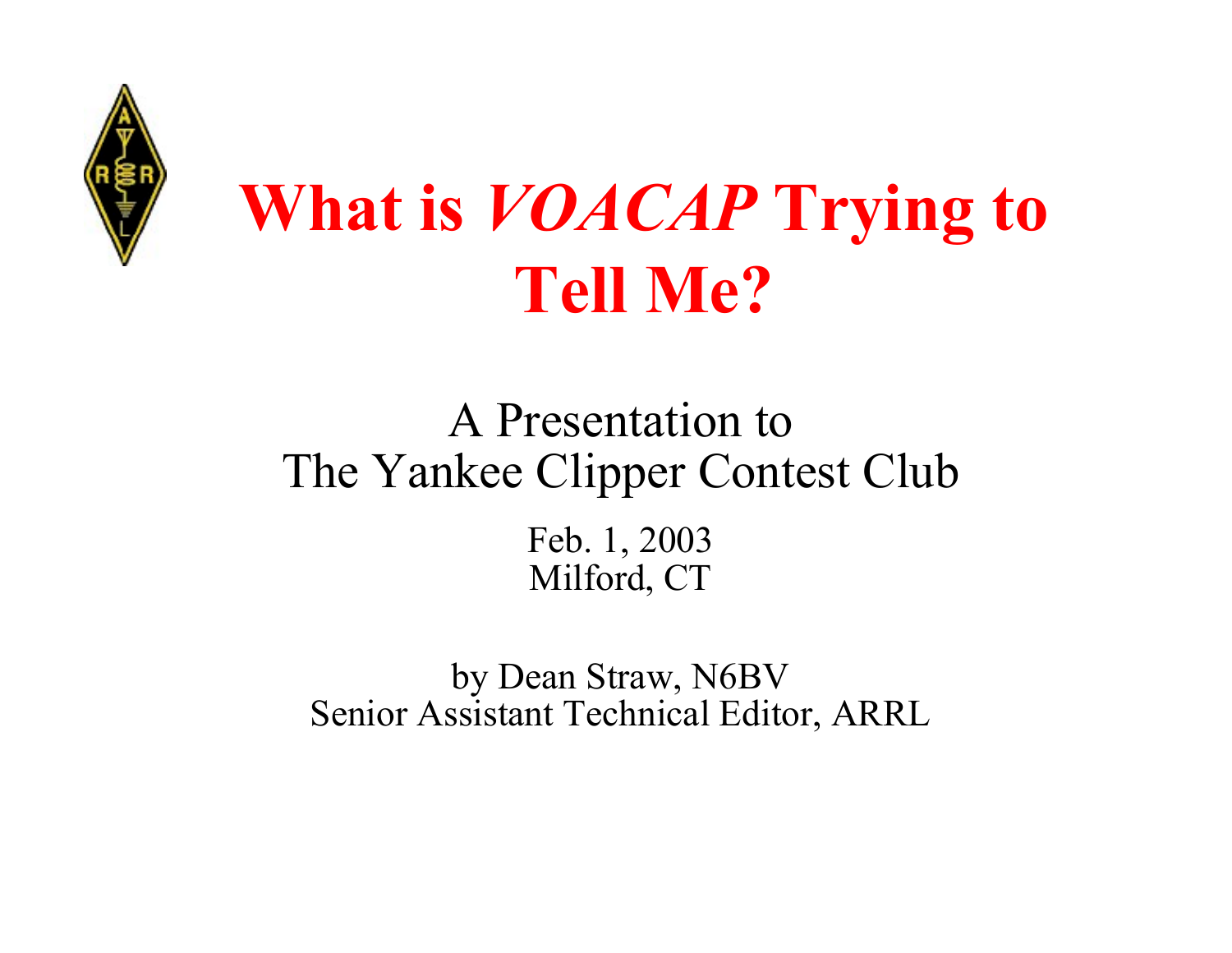

## *VOACAP*

- *VOACAP* has been under development by the US government for more than three solar cycles.
- *VOACAP* is recognized as being an accurate propagation-prediction program.

•*VOACAP* produces *reams* of output data and forces the user to make information from it!

**There is a big difference between** *data* **and** *information***.**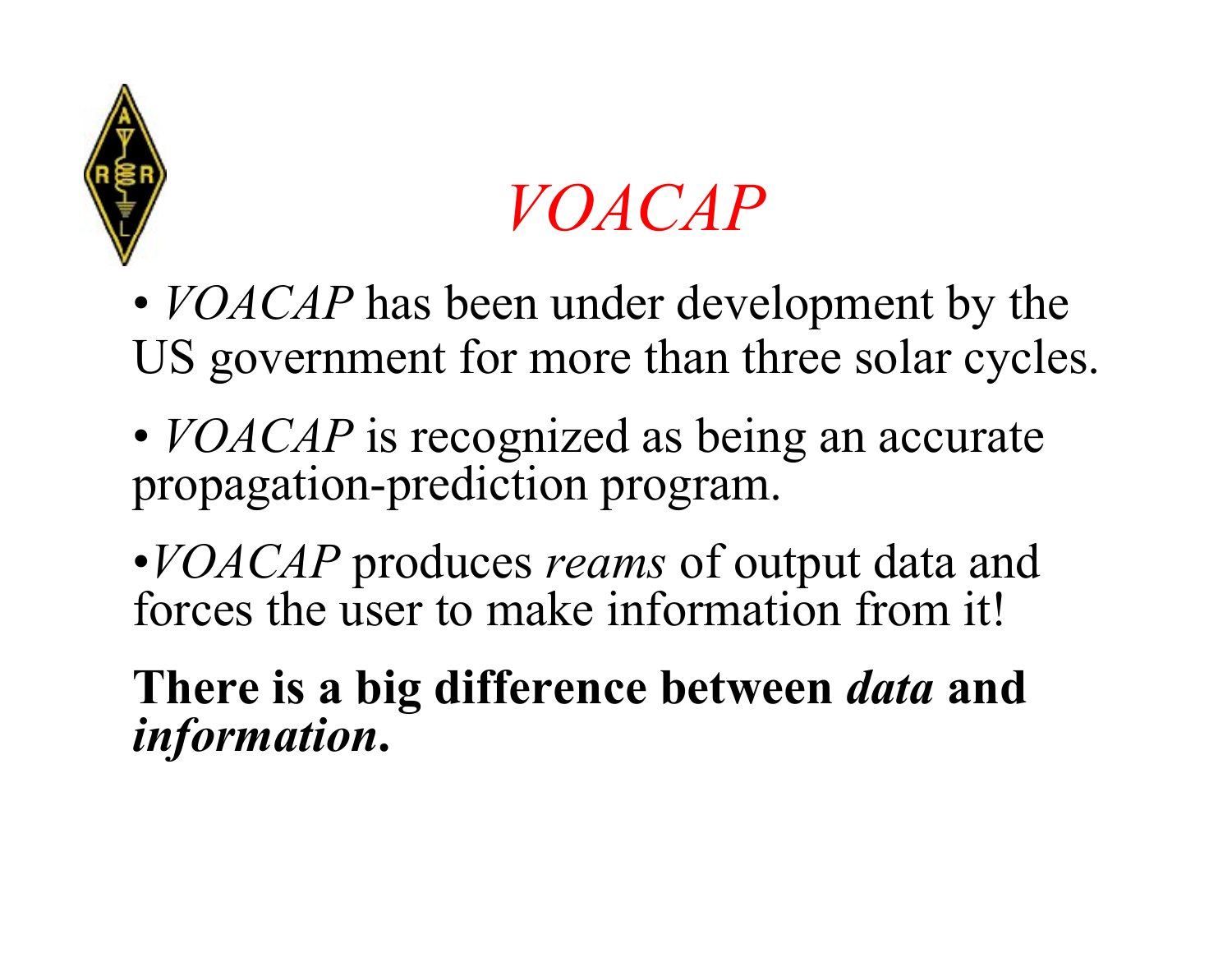



You must give *VOACAP* a number of parameters before it can do a propagation prediction.

The most important selections are the Method and the Antennas used.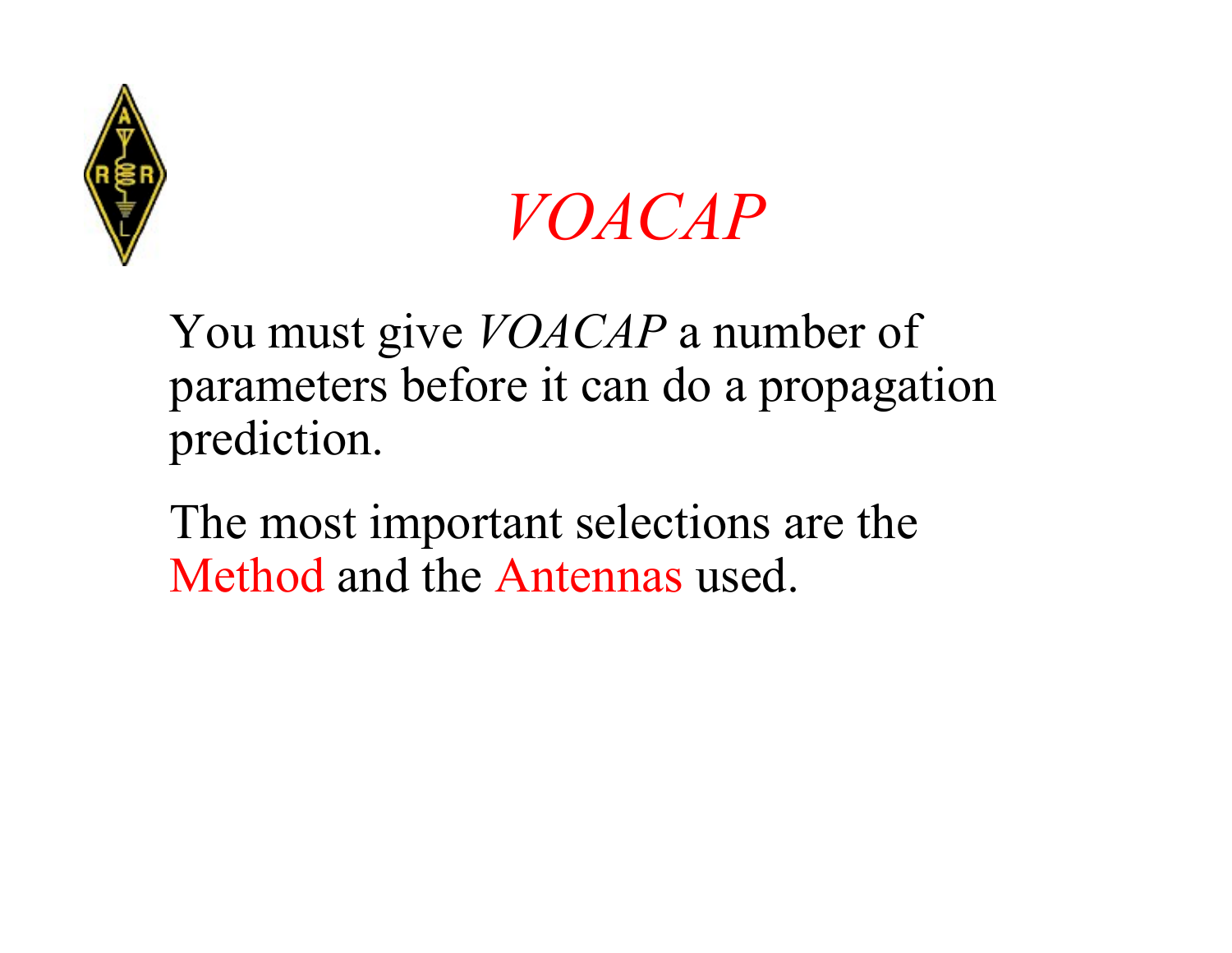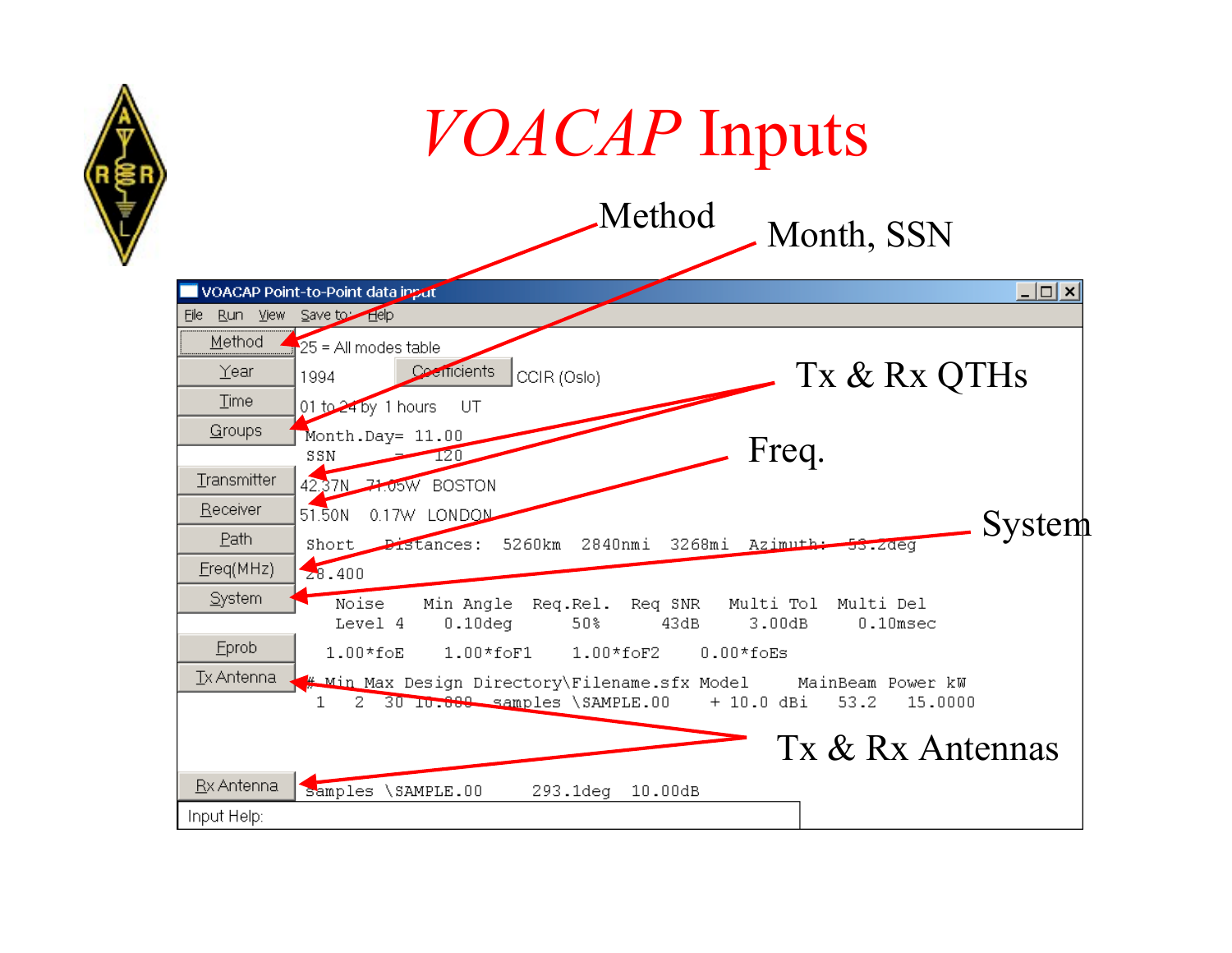

# *VOACAP* Methods

- There are 30 "Methods" in *VOACAP.*
- Most are not useful to the contester.
- I use Method 25 (All Modes) and Method 30 (short-long path smoothing) most often.
- Method 30 gets rid of anomalies between 7,000 to 10,000 km (what *IONCAP* calls "short" and "long" paths).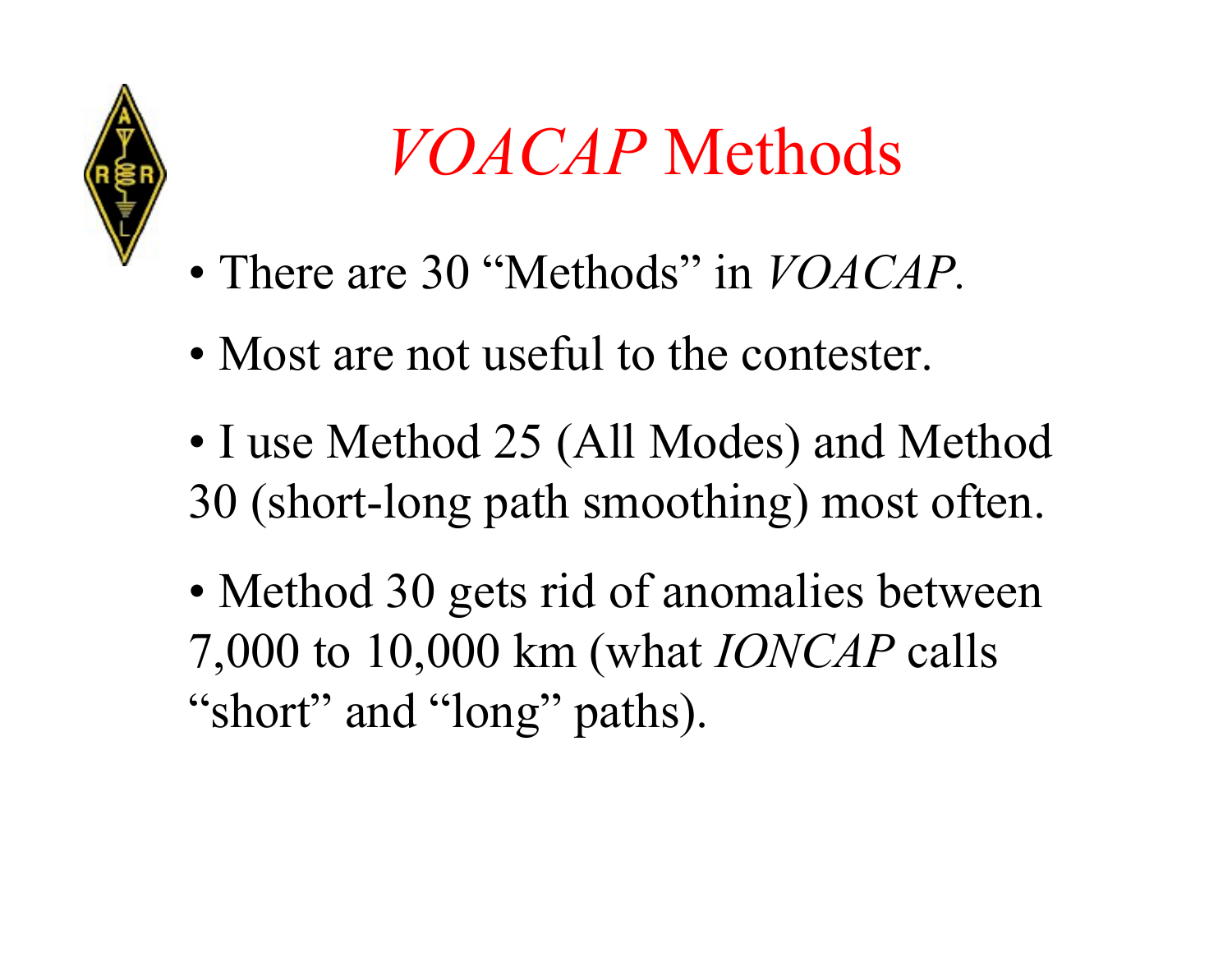

## *VOACAP* Methods

| Change propagation METHOD                              | $\vert x \vert$      |  |
|--------------------------------------------------------|----------------------|--|
| Accept<br>Cancel                                       |                      |  |
|                                                        |                      |  |
| Select the Propagation METHOD to use:                  |                      |  |
| 1 = lonospheric parameters                             |                      |  |
| $2 =$ lonograms                                        |                      |  |
| 3 = MUF-FOT lines (nomogram)                           |                      |  |
| $4 = MUF-FOT graph (use 11 or 28)$                     |                      |  |
| 5 = HPF-MUF-FOT graph                                  |                      |  |
| 6 = MUF-FOT-Es graph (use 11)                          |                      |  |
| 7 = FOT-MUF table (full ionosphere)                    |                      |  |
| 8 = MUF-FOT graph (use 11 or 28)                       |                      |  |
| 9 = HPF-MUF-FOT graph                                  |                      |  |
| 10 = MUF-FOT-ANG graph                                 |                      |  |
| 11 = MUF-FOT-Es graph - real graph, not line printer   |                      |  |
| 12 = MUF by magnetic indices, K(not implemented)       |                      |  |
| 13 = Transmitter antenna pattern                       |                      |  |
| 14 = Receiver antenna pattern                          |                      |  |
| 15 = Both transmitter & receiver antenna patterns      |                      |  |
| 16 = System performance (S.P.)                         |                      |  |
| 17 = Condensed system performance, reliability         |                      |  |
| 18 = Condensed system performance, service probability |                      |  |
| 19 = Propagation path geometry                         |                      |  |
| 20 = Complete system performance (C.S.P.)              |                      |  |
| 21 = Forced long path model (C.S.P.)                   |                      |  |
| 22 = Forced short path model (C.S.P.)                  |                      |  |
| 23 = User selected output (set by TOPLINES & BOTLINES) |                      |  |
| 24 = MUF-REL table                                     | All modes table      |  |
| $25$ = All modes table                                 |                      |  |
| 26 = MUF-LUF-FOT table (nomogram)                      |                      |  |
| 27 = FOT-LUF graph (use 28)                            |                      |  |
| 28 = MUF-FOT-LUF graph - real graph, not line printer  | $S/L$ path smoothing |  |
| 29 = MUF-LUF graph (use 28)                            |                      |  |
| 30 = For VOACAP only - S/L path smoothing (7-10000 km) |                      |  |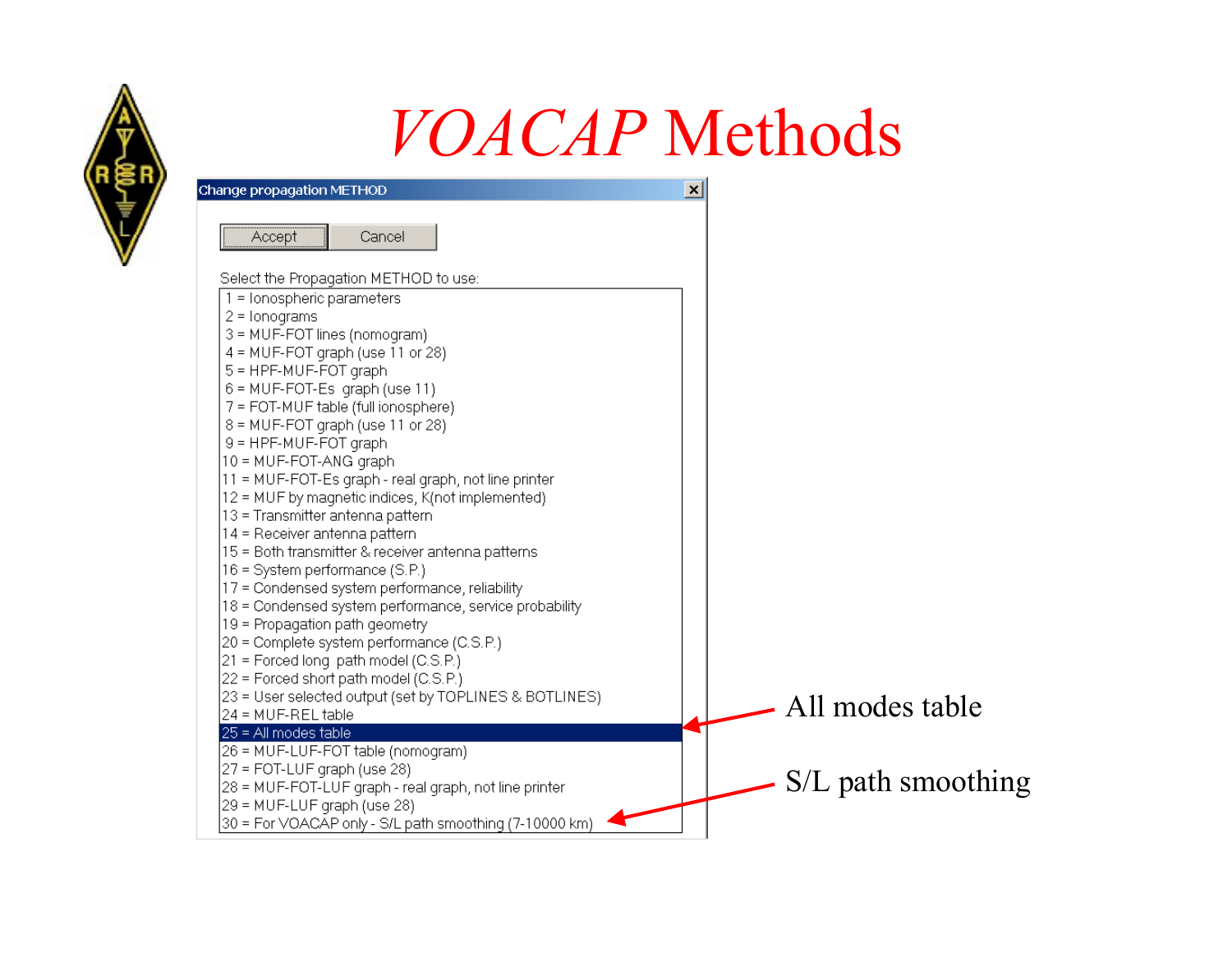

## *VOACAP* Method 25 Output

CCIR Coefficients  $\sim$ METHOD 25 VOACAP 02.1106W PAGE  $\overline{a}$ 

| Feb    | 2003 | $SSN = 90.$                                |                                                              | Minimum Angle= 0.100 degrees    |    |
|--------|------|--------------------------------------------|--------------------------------------------------------------|---------------------------------|----|
| BOSTON |      | LONDON                                     | AZIMUTHS                                                     | N. MI.                          | KМ |
|        |      | $42.37 \text{ N}$ 71.05 W - 51.50 N 0.17 W |                                                              | 53.15 288.25 2840.2 5259.6      |    |
|        |      | $XMTR$ 2-30 + 10.0 dBi[samples\SAMPLE.00   |                                                              | ] Az= 53.2 OFFaz=360.0 15.000kW |    |
|        |      | $RCVR$ $2-30 + 10.0$ dBi[samples\SAMPLE.00 | 1 Az=293.1 OFFaz=355.1                                       |                                 |    |
|        |      |                                            | $3$ MHz NOISE = -163.6 dBW REO. REL = 50% REO. SNR = 43.0 dB |                                 |    |

|                           | $\equiv$<br>1.0  | UT   | 7.2 MHZ   |      | $FREQ =$        |                  | 3 MODES | SUMMARY    |  |
|---------------------------|------------------|------|-----------|------|-----------------|------------------|---------|------------|--|
| Mode                      | Most REL         |      |           |      |                 |                  |         |            |  |
|                           | 2.F <sub>2</sub> | 3. E |           | 3.F2 |                 | 2.F <sub>2</sub> |         |            |  |
|                           | 18.41            |      | 17.88     |      | 19.17           | 18.41            |         | TIME DEL.  |  |
| Elev. angle               | 7.06             | 4.10 |           |      | 16.30           | 7.06             |         | ANGLE      |  |
|                           | 311.51           |      | 125.30    |      | 332.19          | 311.51           |         | VIR. HITE  |  |
|                           | 123.63           |      | 947.56    |      | 125.75          | 123.63           |         | TRAN.LOSS  |  |
|                           | 10.00            |      | 10.00     |      | 10.00           | 10.00            |         | T. GAIN    |  |
|                           | 10.00            |      | 10.00     |      | 10.00           | 10.00            |         | R. GAIN    |  |
|                           |                  | 4.62 |           | 2.66 |                 | 4.09             |         | ABSORB     |  |
|                           |                  |      | 124.18    |      | 124.79          | 124.43           |         | FS. LOSS   |  |
| Signal power, dBW         | 34.56            |      | $-791.46$ |      | 30.36           | 32.48            |         | FIELD ST.  |  |
|                           | $-79.79$         |      | $-905.80$ |      | $-83.99$        | $-81.86$         |         | SIG. POW.  |  |
| SNR, in 1 Hz BW           | 78.33            |      | $-747.69$ |      | 74.13           | 76.25            |         | <b>SNR</b> |  |
| Mode probability          | 0.99             | 0.00 |           | 0.83 |                 | 0.99             |         | MODE PROB  |  |
|                           | $-35.33$         |      | 1000.00   |      | 1000.00         | 1000.00          |         | R. PWRG    |  |
|                           | 1.00             | 0.00 |           | 0.99 |                 | 1.00             |         | RELIABIL   |  |
| All modes for one         | 1.00             | 0.00 |           | 1.00 |                 | 1.00             |         | SERV PROB  |  |
|                           | 10.55            | 8.61 |           |      | 15.16           | 9.09             |         | SIG LOW    |  |
| frequency, for each       | 5.08             | 4.86 |           | 5.39 |                 | 4.88             |         | SIG.<br>UP |  |
|                           |                  |      | $-79.8$   |      | $POWER =$<br>s. |                  | $-158$  | $NOTSE =$  |  |
| 1.0<br>hour -- the output | 5.7              | 1.8  |           | 4.9  | 10.1            |                  | 8.6     | $SICMAL =$ |  |
| 2.0                       | 3.3              | 2.2  | 7         | 5.1  |                 | $6.2 - 158.1$    |         | $NOTSE =$  |  |
|                           |                  |      |           | 12.2 | 78.3            |                  | 7.2     | $RELIAB =$ |  |
| file is huge!             |                  |      |           | 6.8  | 76.2            |                  | 6.8     | $SPROB =$  |  |
|                           |                  |      |           |      |                 |                  |         |            |  |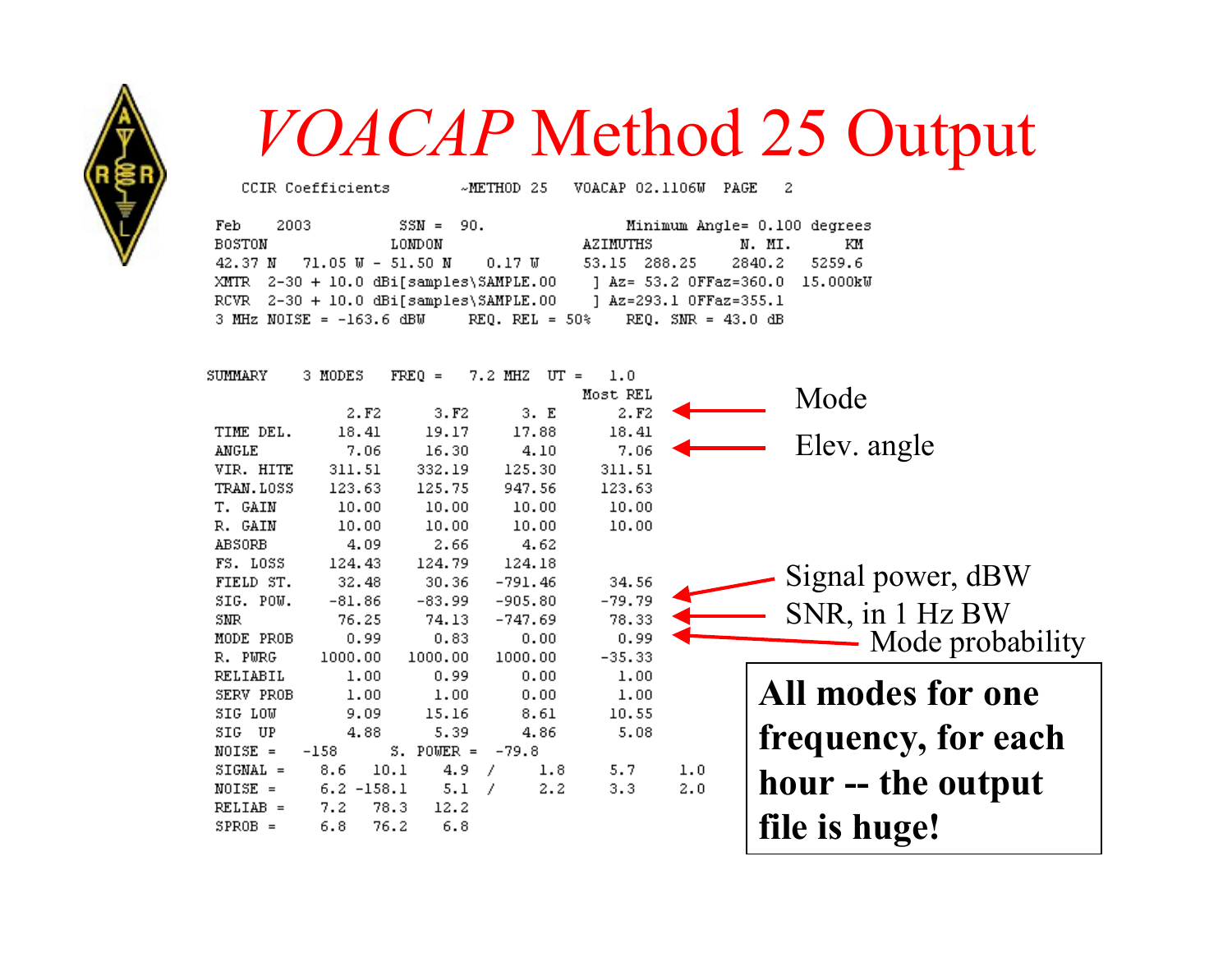

## Sample *VOACAP* Method 25 Output

CCIR Coefficients

 $~\text{/METHOD}$  25

VOACAP 02.1106M PAGE  $\mathcal{D}$ 

> $1.0$  $2.0$

| Feb    | 2003 | $SSN = 90.$                                                  |          |                        | Minimum Angle= 0.100 degrees    |    |
|--------|------|--------------------------------------------------------------|----------|------------------------|---------------------------------|----|
| BOSTON |      | LONDON                                                       | AZIMUTHS |                        | N. MI.                          | KM |
|        |      | $42.37 \text{ N}$ 71.05 W - 51.50 N 0.17 W                   |          |                        | 53.15 288.25 2840.2 5259.6      |    |
|        |      | $XMTR$ 2-30 + 10.0 dBi[samples\SAMPLE.00                     |          |                        | ] Az= 53.2 OFFaz=360.0 15.000kW |    |
|        |      | $RCVR$ $2-30 + 10.0$ dBi[samples\SAMPLE.00                   |          | 1 Az=293.1 OFFaz=355.1 |                                 |    |
|        |      | $3$ MHz NOISE = -163.6 dBW REO. REL = 50% REO. SNR = 43.0 dB |          |                        |                                 |    |

| SUMMARY    | 3 MODES          | $FREQ =$            | 7.2 MHZ<br>$UT =$ | 1.0              |
|------------|------------------|---------------------|-------------------|------------------|
|            |                  |                     |                   | Most REL         |
|            | 2.F <sub>2</sub> | 3.F <sub>2</sub>    | 3. E              | 2.F <sub>2</sub> |
| TIME DEL.  | 18.41            | 19.17               | 17.88             | 18.41            |
| ANGLE      | 7.06             | 16.30               | 4.10              | 7.06             |
| VIR. HITE  | 311.51           | 332.19              | 125.30            | 311.51           |
| TRAN.LOSS  | 123.63           | 125.75              | 947.56            | 123.63           |
| T. GAIN    | 10.00            | 10.00               | 10.00             | 10.00            |
| R. GAIN    | 10.00            | 10.00               | 10.00             | 10.00            |
| ABSORB     | 4.09             | 2.66                | 4.62              |                  |
| FS. LOSS   | 124.43           | 124.79              | 124.18            |                  |
| FIELD ST.  | 32.48            | 30.36               | $-791.46$         | - 34.56          |
| SIG. POW.  | $-81.86$         | -83.99              | $-905.80$         | $-79.79$         |
| SNR        | 76.25            | 74.13               | -747.69           | 78.33            |
| MODE PROB  | 0.99             | 0.83                | 0.00              | 0.99             |
| R. PWRG    | 1000.00          | 1000.00             | 1000.00           | $-35.33$         |
| RELIABIL   | 1.00             | 0.99                | 0.00              | 1.00             |
| SERV PROB  | 1.00             | 1.00                | 0.00              | 1.00             |
| SIG LOW    | 9.09             | 15.16               | 8.61              | 10.55            |
| SIG UP     | 4.88             | 5.39                | 4.86              | 5.08             |
| $NOISE =$  |                  | $-158$ S. POWER =   | $-79.8$           |                  |
| $SICMAL =$ | $8.6$ 10.1       | 4.9                 | 1.8<br>7          | 5.7              |
| $NOTSE =$  |                  | $6.2 - 158.1$ $5.1$ | 2.2<br>7          | 3.3              |
| $RELIAB =$ | 7.2              | 78.3<br>12.2        |                   |                  |
| $SPROB =$  | 6.8              | 76.2<br>6.8         |                   |                  |

**Two 7.2-MHz modes:2.F2 at 7.06° and 3.F2 at16.30° takeoff angles.**

**The signal power at the receiver is -81.86 dBWand -83.99 dBW -- very close, so fading can easily occur.**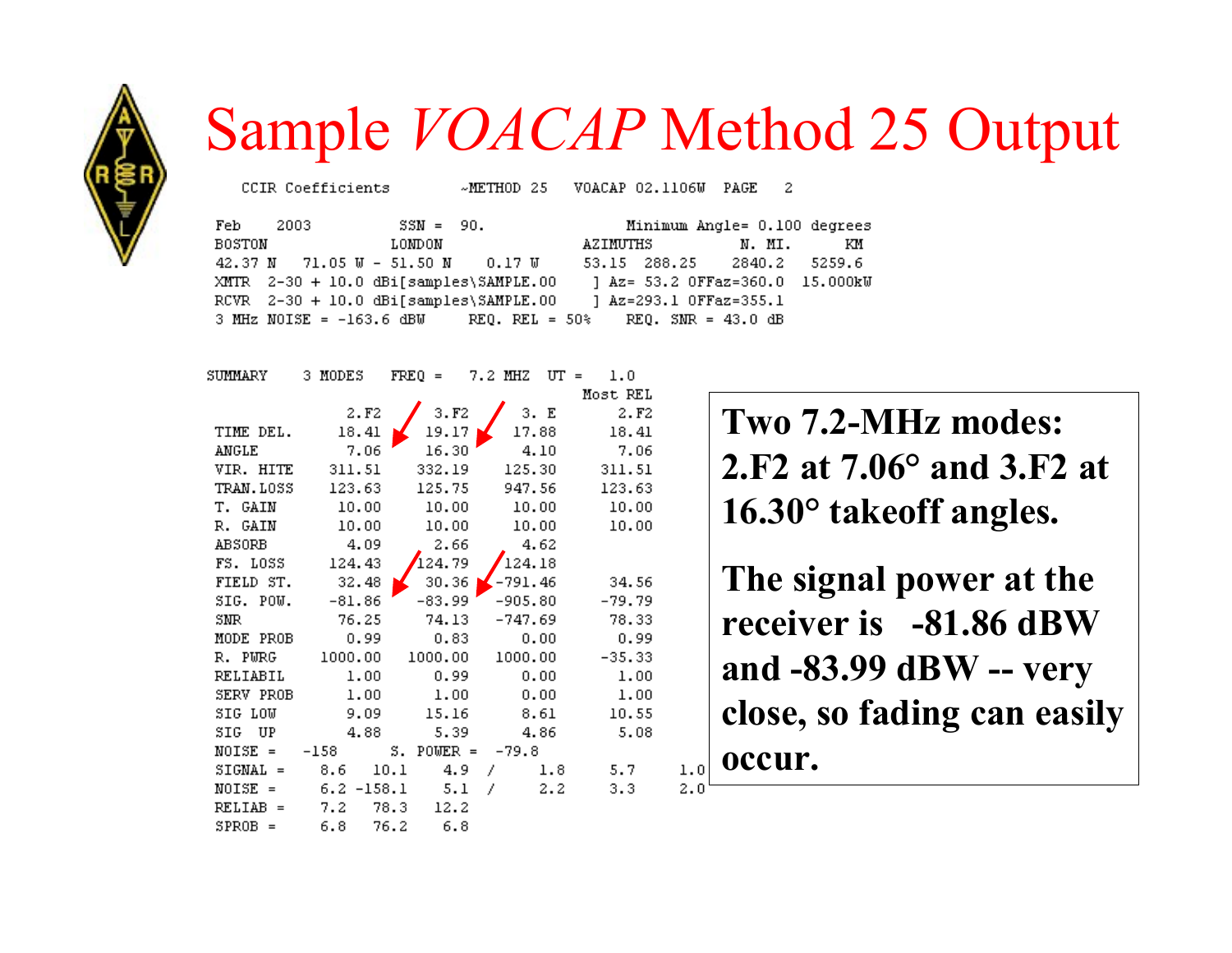

# Sample *VOACAP* Method 25 Output

Let's drill down and look more closely at the information around 1200 UTC, East-Coast sunrise on 15 meters.

Here's how to convert from dBW to dB $\mu$ V:

 $dB\mu V = 137 + dBW$ Now,  $34 dB\mu V = S9$ So,  $-103$  dBW = S9, and  $-93$  dBW = S9+10.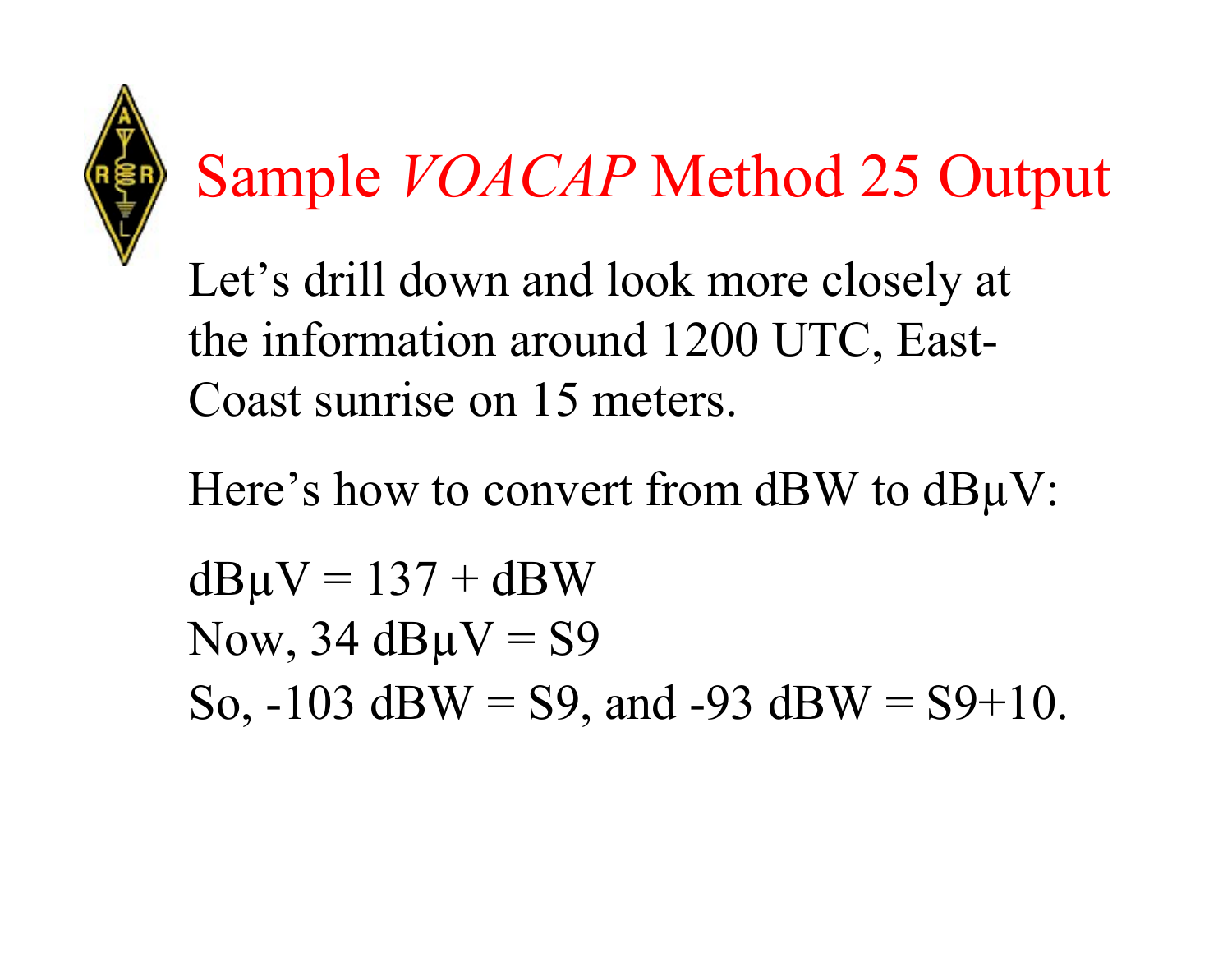

## Edited *VOACAP* Method 25 Output



VOACAP's choice of Most Reliable Mode $(MRM) = 56\% \text{ of}$ days in the month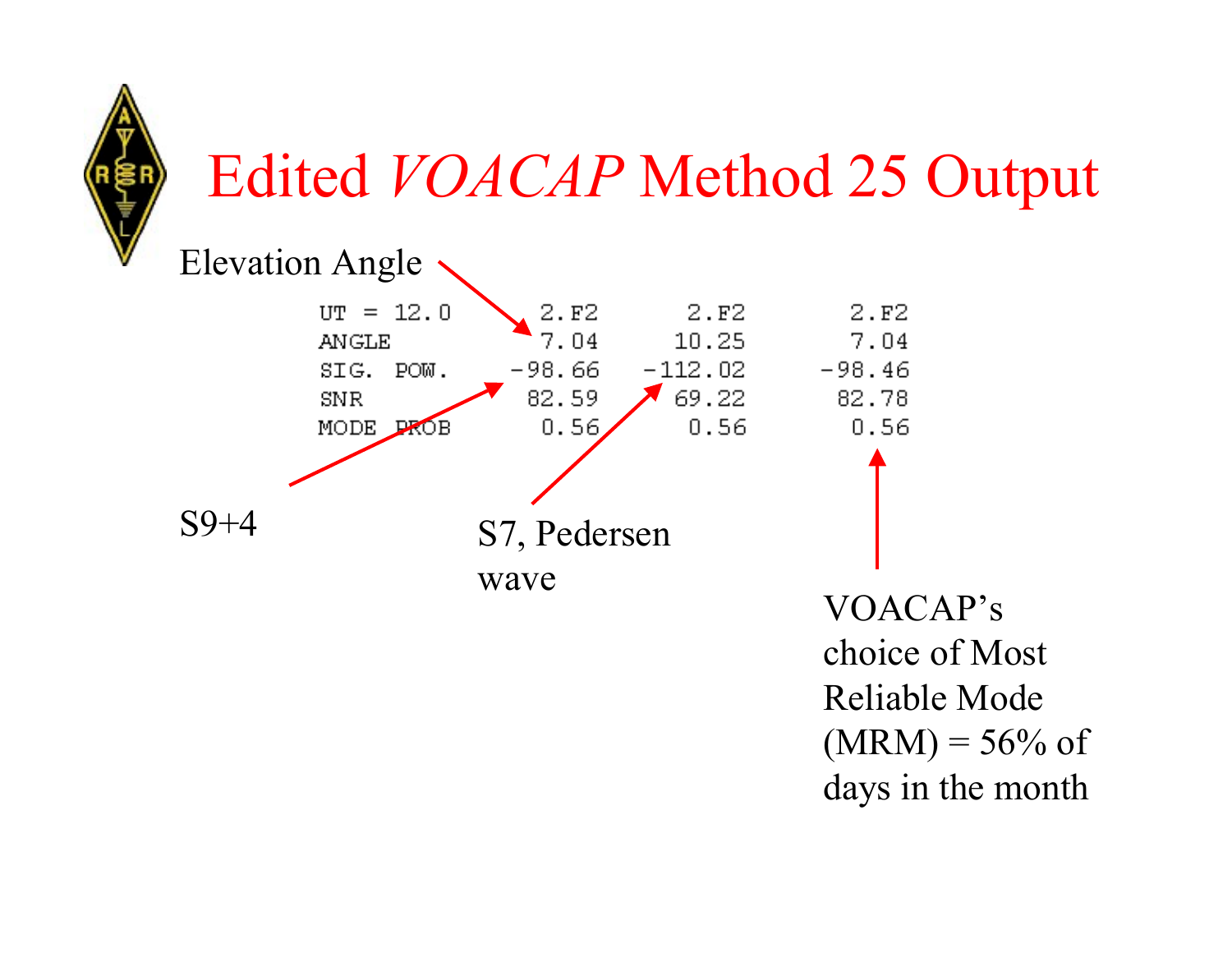

## Edited *VOACAP* Method 25 Output

| $UT = 12.0$<br><b>ANGLE</b> | 2.F <sub>2</sub><br>7.04 | 2.F <sub>2</sub><br>10.25 | 2.F <sub>2</sub><br>7.04 |           |                  | 12 UTC: Pedersen wave on 2.F2 is   |
|-----------------------------|--------------------------|---------------------------|--------------------------|-----------|------------------|------------------------------------|
| SIG. POW.                   | $-98.66$                 | $-112.02$                 | $-98.46$                 |           |                  |                                    |
| SNR                         | 82.59                    | 69.22                     | 82.78                    |           | weaker           |                                    |
| MODE PROB                   | 0.56                     | 0.56                      | 0.56                     |           |                  |                                    |
| $UT = 13.0$                 | 2.F <sub>2</sub>         | 2.F <sub>2</sub>          |                          |           |                  |                                    |
| ANGLE                       | 4.64                     | 4.64                      |                          |           |                  |                                    |
| SIG. POW.                   | $-92.39$                 | $-92.39$                  |                          |           |                  | 13 UTC: 1 mode only, no Pedersen   |
| <b>SNR</b>                  | 87.95                    | 87.95                     |                          |           |                  |                                    |
| MODE PROB                   | 0.89                     | 0.89                      |                          |           |                  |                                    |
| 14.0<br>$UT =$              | 2.F <sub>2</sub>         | 3.F2                      | 3.F2                     | 3. E      | 2.F <sub>2</sub> |                                    |
| ANGLE                       | 4.40                     | 13.89                     | 17.01                    | 4.10      | 4.40             | 14 UTC: 3 modes;                   |
| SIG. POW.                   | $-93.26$                 | $-102.87$                 | $-113.59$                | $-686.02$ | $-92.77$         |                                    |
| <b>SNR</b>                  | 85.94                    | 76.33                     | 65.60                    | $-506.82$ | 86.42            | Pedersen on 3.F2                   |
| MODE PROB                   | 0.92                     | 0.41                      | 0.41                     | 0.00      | 0.92             |                                    |
| $UT = 15.0$                 | 2.F <sub>2</sub>         | 3.F <sub>2</sub>          | 3.F2                     | 3. E      | 2.F <sub>2</sub> |                                    |
| ANGLE                       | 4.78                     | 14.03                     | 18.30                    | 4.10      | 4.78             | 15 UTC: 3 modes;                   |
| SIG. POW.                   | $-93.70$                 | $-101.82$                 | $-118.36$                | $-857.80$ | $-93.07$         |                                    |
| <b>SNR</b>                  | 85.58                    | 77.46                     | 60.92                    | $-678.52$ | 86.21            | Pedersen on 3.F2                   |
| MODE PROB                   | 0.93                     | 0.47                      | 0.47                     | 0.00      | 0.93             |                                    |
| $UT = 16.0$                 | 2.F <sub>2</sub>         | 3.F <sub>2</sub>          | 3.F <sub>2</sub>         | 3.E       | 2.F <sub>2</sub> |                                    |
| ANGLE                       | 4.86                     | 14.68                     | 18.16                    | 4.10      | 4.86             | 16 UTC: 3 modes;                   |
| SIG. POW.                   | $-92.68$                 | $-102.42$                 | $-116.01$                | $-919.18$ | $-92.22$         |                                    |
| SNR                         | 86.71                    | 76.96                     | 63.37                    | $-739.80$ | 87.17            | Pedersen on 3.F2                   |
| MODE PROB                   | 0.93                     | 0.44                      | 0.44                     | 0.00      | 0.93             |                                    |
| 17.0<br>$UT =$              | 2.F <sub>2</sub>         | 2.F <sub>2</sub>          |                          |           |                  |                                    |
| ANGLE                       | 5.02                     | 5.02                      |                          |           |                  |                                    |
| SIG. POW.                   | $-90.60$                 | $-90.60$                  |                          |           |                  | → 17 UTC: 1 mode only, no Pedersen |
| SNR                         | 88.90                    | 88.90                     |                          |           |                  |                                    |
| MODE PROB                   | 0.94                     | 0.94                      |                          |           |                  |                                    |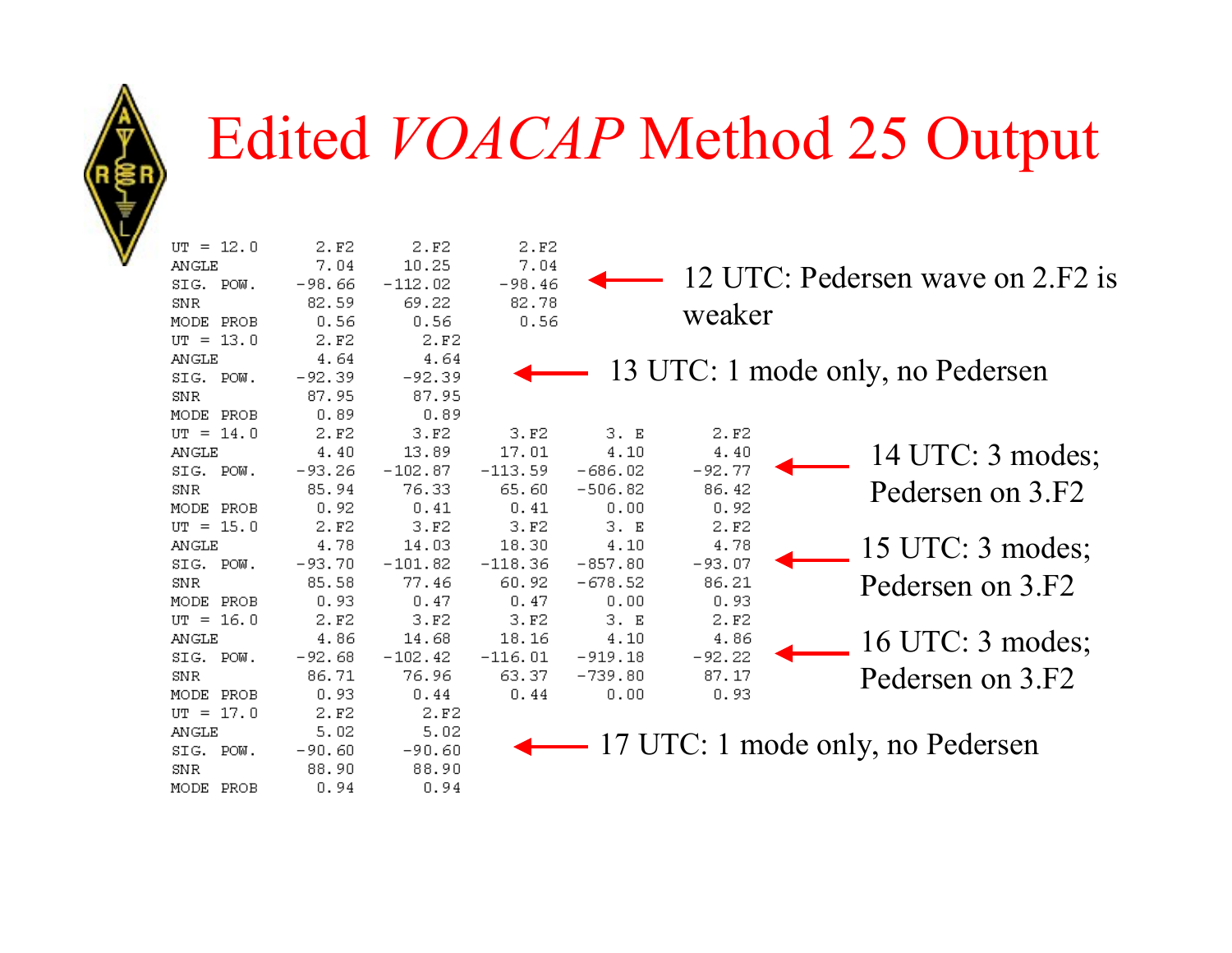

# *VOACAP*Antenna Selection

- To see a propagation prediction without bias due to antenna type or height, I usually choose "isotropic" Tx and Rx antennas, but with  $+10$  dBi gain to simulate real-world gains.
- The resulting gain shows in the TGAIN and RGAIN lines in the output printout.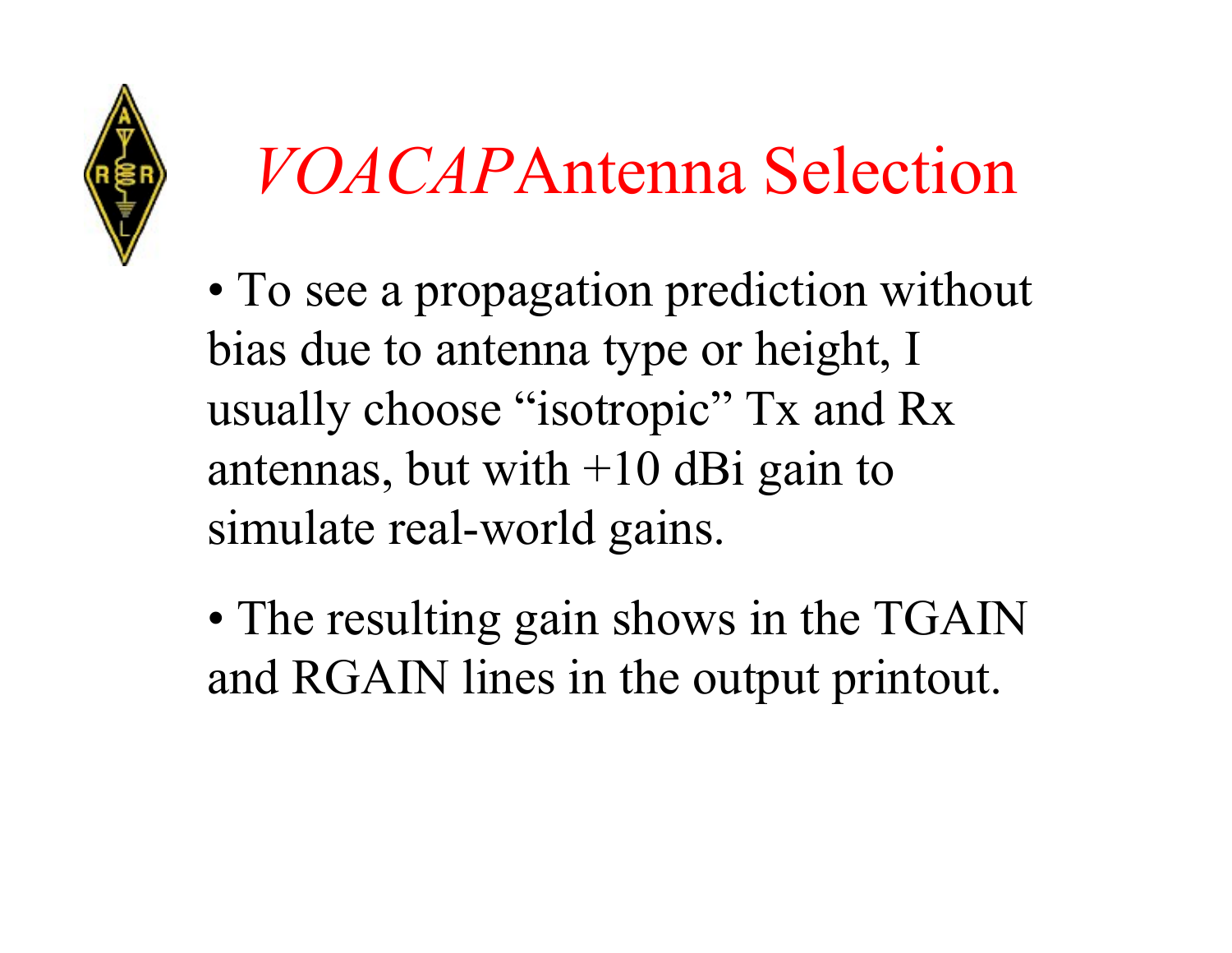

MUF

## *VOACAP* Method 30 Output

| Feb 2003                                                                | $SSN = 90$ . |  | Minimum Angle= 0.100 degrees    |           |
|-------------------------------------------------------------------------|--------------|--|---------------------------------|-----------|
| BOSTON LONDON                                                           |              |  | AZIMUTHS N.MI.                  | <b>KM</b> |
| $42.37 \text{ N}$ 71.05 $\text{W}$ - 51.50 N 0.17 W                     |              |  | 53.15 288.25 2840.2 5259.6      |           |
| XMTR 2-30 + 10.0 dBi[samples\SAMPLE.00                                  |              |  | ] Az= 53.2 OFFaz=360.0 15.000kW |           |
| RCVR 2-30 + 10.0 dBi[samples\SAMPLE.00 ] Az=293.1 OFFaz=355.1           |              |  |                                 |           |
| $3$ MHz NOISE = $-163.6$ dBW REQ. REL = 50% REQ. SNR = 43.0 dB          |              |  |                                 |           |
| MULTIPATH POWER TOLERANCE = 3.0 dB MULTIPATH DELAY TOLERANCE = 0.100 ms |              |  |                                 |           |

 $1.0$  10.5  $3.6$ 7.2 14.1 21.2 28.4  $0.0$  $0.0$  FREO  $0.0$  $0.0$  $0.0$  $0.0$  $2F2$  $2F2$  $2F2$  $2F2$  $2F2$ MODE  $2F2$  $12.4$ 6.8 7.1 12.4 12.4 12.4 TANGLE  $19.1$  $18.4$ 18.4 19.1 19.1  $19.1$ **DELAY** V HITE 453 305 312 453 453 453  $0.50$  $1.00$  0.99 0.07 0.00  $MUFday<$  $0.00$ 139 129 124 184 364  $409$ LOSS 24  $-22 - 199 - 241$  $20$ 35 DBU.  $-84$  $-80 - 143 - 322 - 368$  $-97$ S DBW  $-167 - 148 - 158 - 176 - 183 - 186$ N DBW  $70$ 63 78  $34 - 139 - 182$ **SNR** 225  $-27$  $-20$  $-35$ 9 182 **RPWRG**  $0.91$   $0.99$  1.00 0.32 0.00 0.00 **REL**  $0.00$   $0.95$   $0.99$   $0.00$   $0.00$   $0.00$ MPROB  $1.00$  0.99 1.00 0.07 0.00 0.00 S PRB 8.6 10.6 25.0 25.0  $25.0$  $8.6$ SIG LW  $20.8$ 4.9  $5.125.025.0$ 4.9 SIG UP 12.2 25.9 26.1 11.3  $25.5$  11.9 SNR LW  $8.2$  $7.225.125.1$  $21.1$  $5.5$ SNR UP 10.0 10.0 10.0 10.0 10.0 10.0 TGAIN 10.0 10.0 10.0 10.0 10.0 10.0 RGAIN 70 78  $34 - 139 - 182$ 63 **SNRxx** 

#### **Summary of all frequencies for each hour**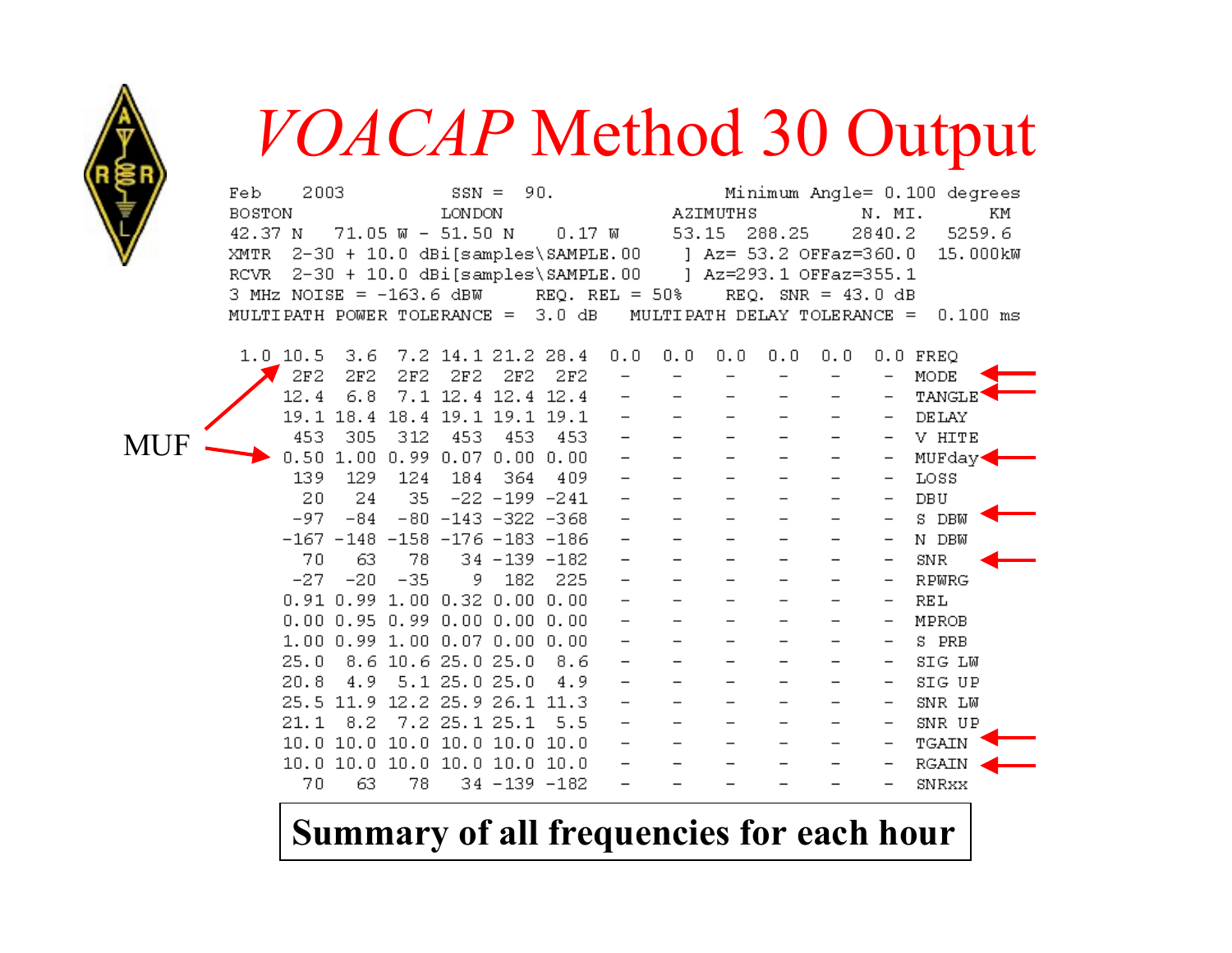## *VOACAP* Graph Output

 $-80$ 

 $\blacksquare$  MUF

*NTIA/ITS* 



 $14$ 

 $10$ 

 $12$ 

Time (UT)

 $(MHZ)$ 

**This looks pretty, but it doesn't really give that much useful information for contest planning!**

 $16$ 

 $18$ 

20

 $22^{\degree}$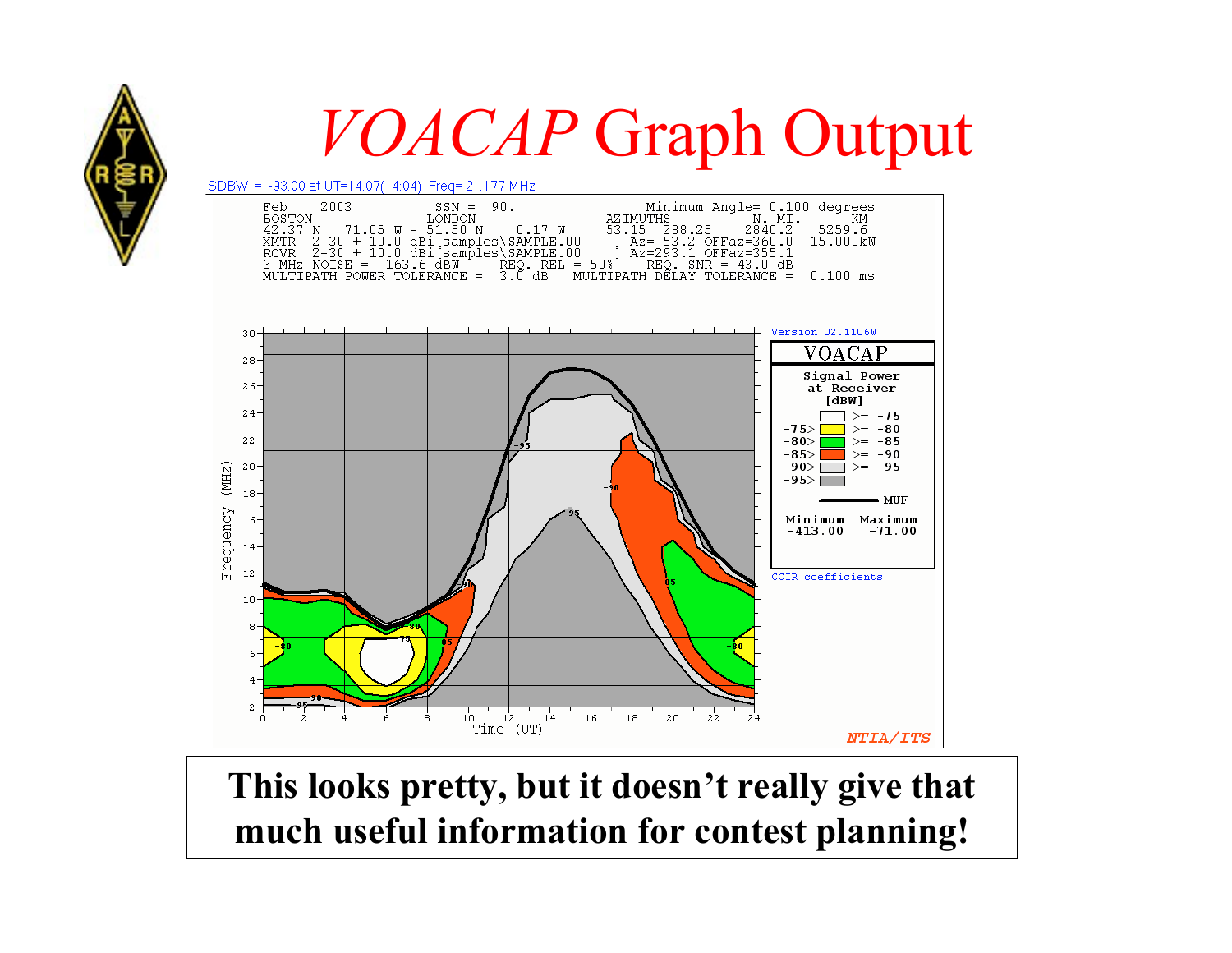

# *VOACAP* Output Information

## **I use two types of information from** *CAPMAN/VOACAP***:**

- Elevation angle statistics
- Signal-strength predictions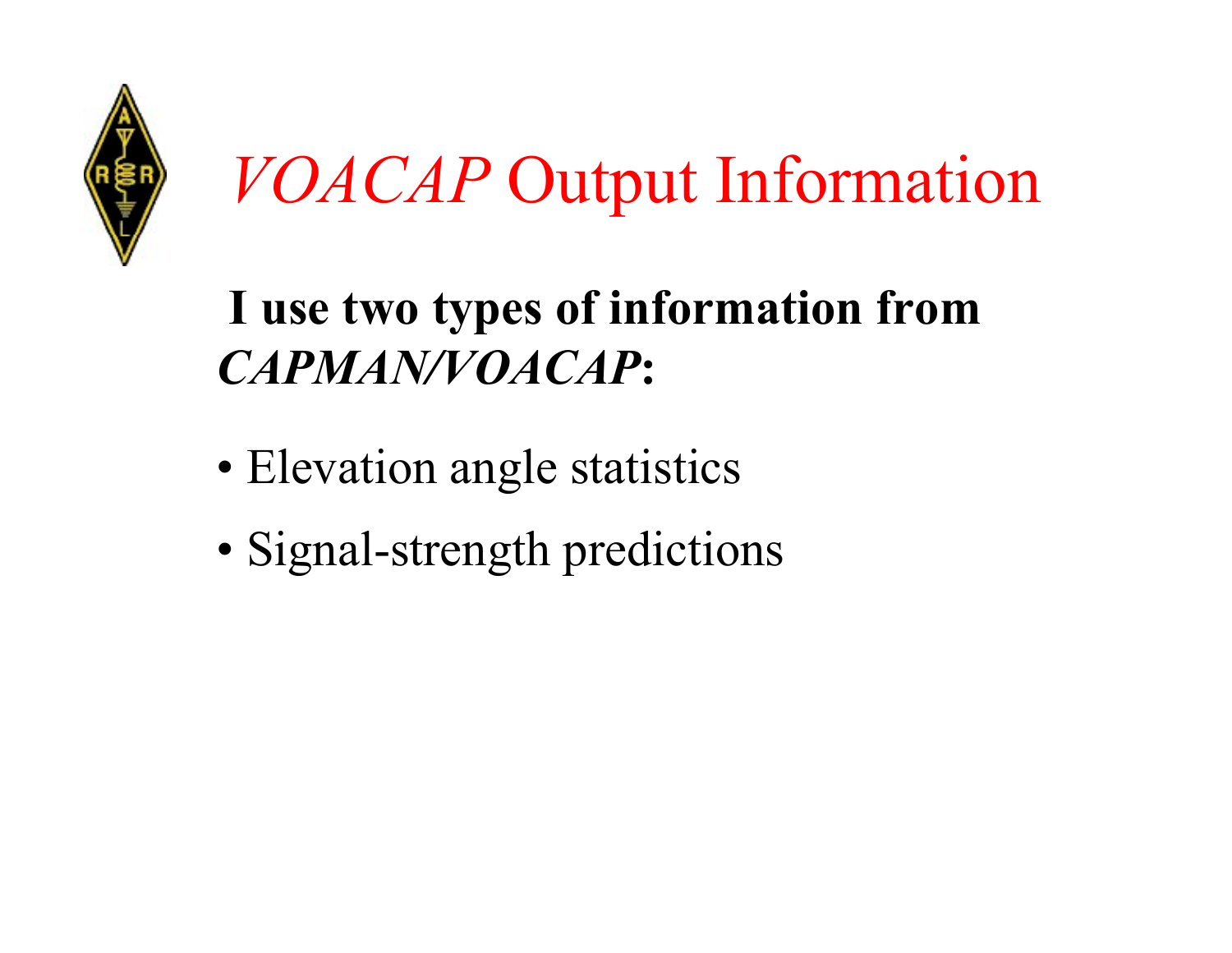

# Elevation-Angle Statistics

- • About ten years ago I started a detailed study at ARRL HQ on the range of elevation angles needed for communication between various QTHs around the world.
- I used the *VOACAP* program, along with some proprietary software, to create some *huge* databases. From these, elevation I generated statistics for 150+ QTHs around the world.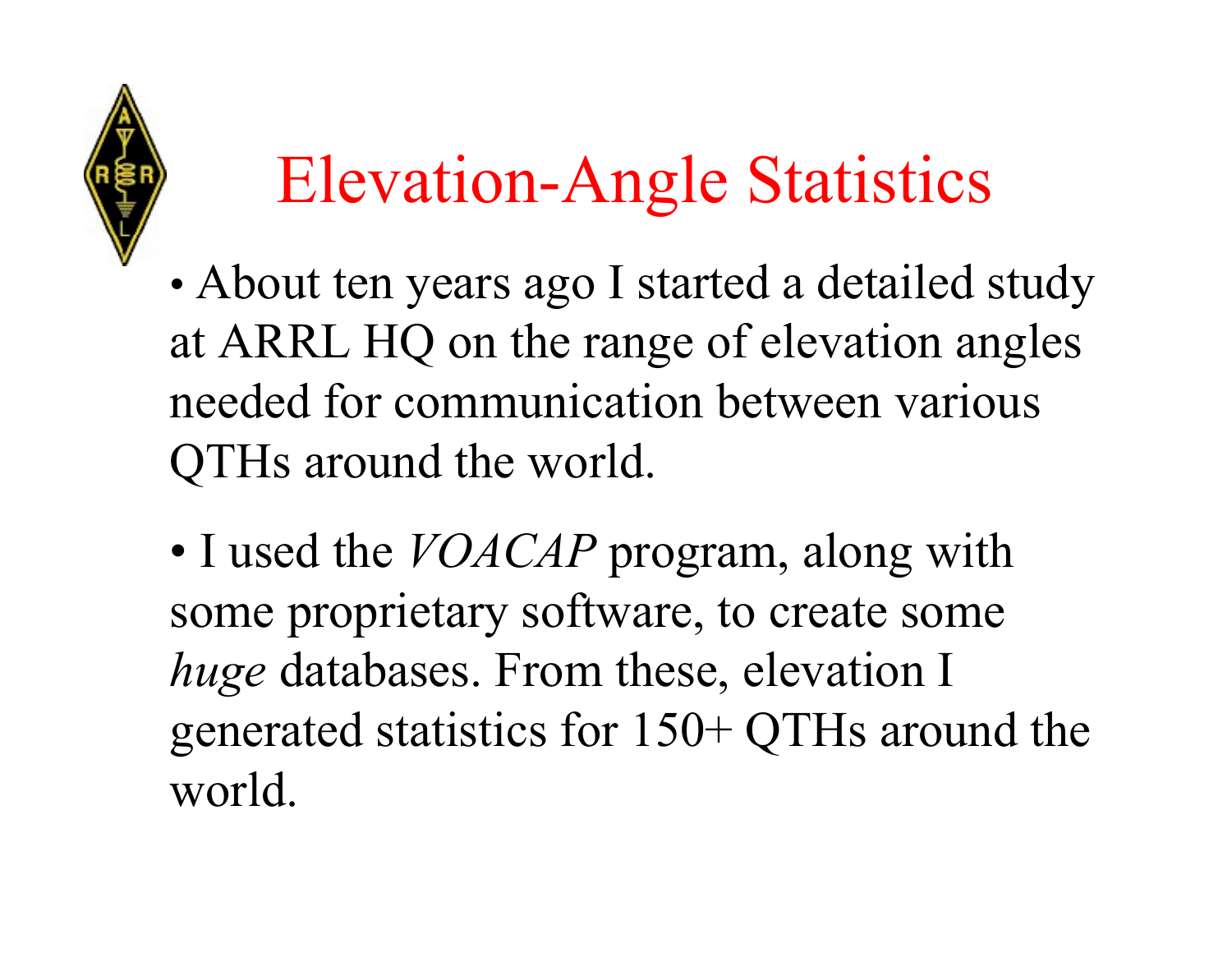

# Elevation-Angle Statistics

## A tiny portion of the raw database from Boston to the world.

| RXQTH  | Freq | S SN | Month | Hour | dBuV | Elev | Rel   | Mode             |
|--------|------|------|-------|------|------|------|-------|------------------|
| London | 3.6  | 5    | 2     | 0    | 38.5 | 5.6  | 0.690 | 2.F2             |
| London | 3.6  | 5    | 2     | 0    | 35.9 | 13.0 | 0.580 | 3.F2             |
| London | 3.6  | 5    | 2     | 0    | 33.6 | 19.4 | 0.490 | 4.F <sub>2</sub> |
| London | 3.6  | 5    | 2     | 1    | 38.9 | 5.6  | 0.660 | 2.F2             |
| London | 3.6  | 5    | 2     | 1    | 36.4 | 13.1 | 0.570 | 3.F2             |
| London | 3.6  | 5    | 2     | 1    | 34.3 | 19.6 | 0.500 | 4.F2             |
| London | 3.6  | 5    | 2     | 2    | 38.3 | 5.5  | 0.620 | 2.F2             |
| London | 3.6  | 5    | 2     | 2    | 35.7 | 13.0 | 0.530 | 3.F2             |
| London | 3.6  | 5    | 2     | 2    | 33.7 | 19.5 | 0.420 | 4.F <sub>2</sub> |
| London | 3.6  | 5    | 2     | з    | 37.9 | 5.5  | 0.640 | 2.F <sub>2</sub> |
| London | 3.6  | 5    | 2     | З    | 35.3 | 13.0 | 0.550 | 3.F2             |
| London | 3.6  | 5    | 2     | з    | 33.3 | 19.4 | 0.470 | 4.F2             |
| London | 3.6  | 5    | 2     | 4    | 39.6 | 5.6  | 0.710 | 2.F2             |
| London | 3.6  | 5    | 2     | 4    | 37.1 | 13.2 | 0.630 | 3.F2             |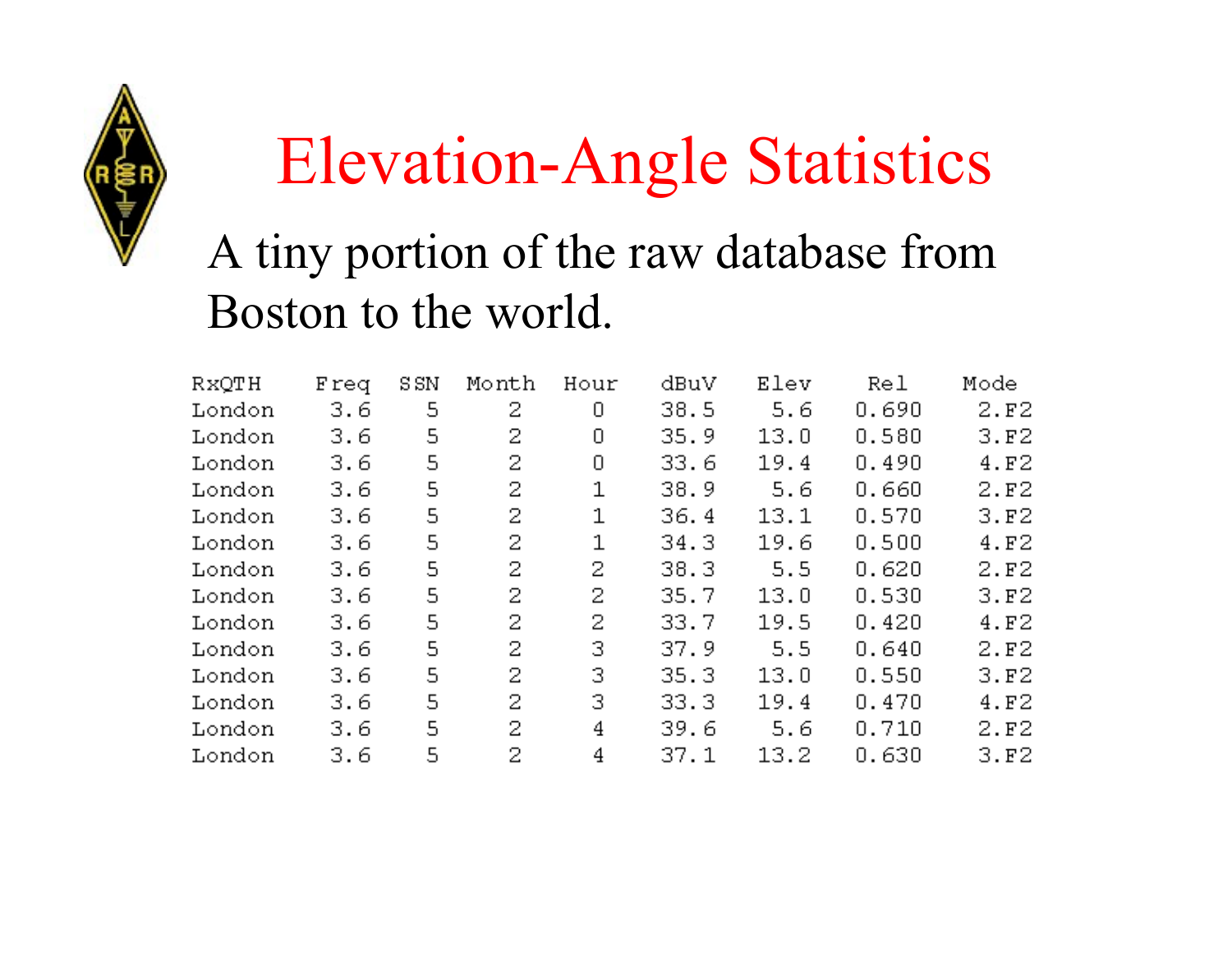

## **Elevation-Angle Statistics**

- The resulting elevation-angle files are on the CD-ROM in *The ARRL Antenna Book.* They contain statistical averages over the entire 11-year solar cycle -- for all months of the year and for all hours of the day.
- These statistical files are used by the *YT* and *HFTA* terrain-assessment programs.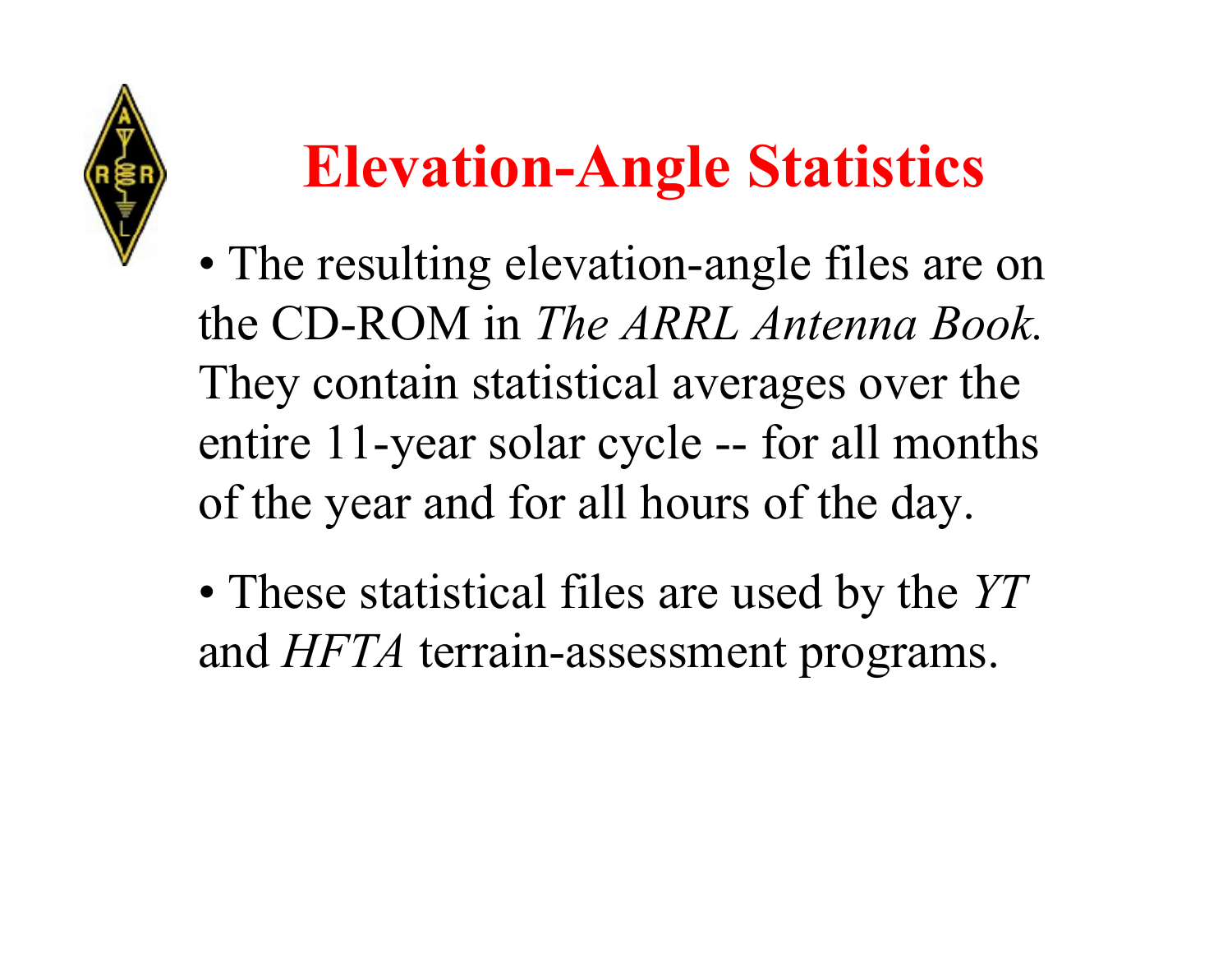

## **Sample Table, Boston to Europe**

|                  | Boston, Massachusetts |       | to Europe   |         |      |         |             |                                                       |
|------------------|-----------------------|-------|-------------|---------|------|---------|-------------|-------------------------------------------------------|
| Elev             | 80m                   | 40m   | 30m         | 20m     | 17m  | 15m     | 12m         | 10m                                                   |
| $1\,$            | 4.1                   | 9.6   | 4.6         | 1.7     | 2.1  | 4.4     | 5.5         | 7.2                                                   |
| $\mathbf 2$      | 0.8                   | 2.3   | 7.2         | 1.4     | 2.8  | 2.8     | 3.7         | 5.3                                                   |
| 3                | 0.3                   | 0.7   | 4.3         | 3.1     | 2.4  | 2.2     | $4.4\,$     | 7.9                                                   |
| $\sqrt{4}$       | $0.5$                 | 4.1   | $\,8$ . $7$ | 11.6    | 12.2 | 9.4     | $\,8$ . $1$ | 3.9                                                   |
| 5                | 4.6                   | 4.8   | $7.5\,$     | 12.7    | 14.3 | 13.1    | 9.2         | 11.2                                                  |
| $\sqrt{6}$       | $7.1\,$               | 8.9   | $5.5$       | 9.2     | 9.6  | 12.2    | 9.2         | 7.2                                                   |
| $\boldsymbol{7}$ | $8.5\,$               | 6.9   | 7.2         | $4.6\,$ | 7.9  | 7.4     | 10.0        | 5.9                                                   |
| $\,8\,$          | 5.1                   | 7.0   | $5.4$       | 3.2     | 5.9  | $7\,.4$ | 4.8         | 6.6                                                   |
| $\mathcal{G}$    | 3.3                   | 5.6   | 3.2         | 3.1     | 2.1  | 3.9     | 8.1         | 9.2                                                   |
| 10               | 1.0                   | 4.0   | 7.9         | 6.3     | 5.1  | 3.7     | 11.1        | 6.6                                                   |
| 11               | 1.9                   | 3.8   | 9.7         | 10.2    | 7.2  | $5.4\,$ | 3.7         | 7.9                                                   |
| 12               | 5.6                   | 3.4   | $4.8\,$     | 8.5     | 6.9  | 7.4     | 4.8         | 6.6                                                   |
| 13               | 11.0                  | 3.0   | 2.4         | 4.1     | 5.9  | 4.6     | 3.3         | 2.6                                                   |
| 14               | 7.6                   | 4.8   | $2.0$       | 2.7     | 3.8  | 3.9     | 6.3         | 5.9                                                   |
| 15               | 5.3                   | 7.9   | 2.0         | 1.5     | 2.4  | 1.7     | 1.5         | $2.0$                                                 |
| 16               | 2.8                   | $6.4$ | 3.8         | 2.9     | 1.5  | 1.3     | 2.6         | 2.6                                                   |
| 17               | $5.0$                 | 3.4   | 4.5         | 3.1     | 1.0  | 1.5     | $0.0$       | $0.0$                                                 |
| 18               | 4.2                   | 2.0   | 3.1         | 3.1     | 2.0  | 2.2     | 1.8         | 1.3                                                   |
| 19               | $5.7$                 | 1.4   | 1.4         | 2.3     | 1.3  | 0.7     | 0.0         | 0.0                                                   |
| 20               | 6.6                   | 1.4   | 1.2         | 1.8     | 1.1  | 1.3     | 0.7         | 0.0                                                   |
| 21               | $4.4$                 | 1.4   | $0.5$       | 0.8     | 0.7  | $0.7$   | $0.4\,$     | $0.0$                                                 |
| 22               | 2.3                   | 2.4   | $1.0$       | 1.1     | 0.6  | 1.3     | $0.7\,$     | 0.0                                                   |
| 23               | 1.3                   | 1.8   | $0.1$       | 0.3     | 0.1  | 0.0     | 0.0         | 0.0                                                   |
| 24               | 0.6                   | 1.0   | $0.5$       | $0.5$   | 0.4  | 0.7     | 0.0         | 0.0                                                   |
| 25               | 0.3                   | 0.8   | 0.3         | 0.1     | 0.4  | 0.0     | 0.0         | 0.0                                                   |
| 26               | 0.0                   | 0.5   | $0.7$       | 0.2     | 0.1  | 0.4     | 0.0         | 0.0                                                   |
| 27               | 0.1                   | 0.1   | 0.1         | 0.2     | 0.1  | 0.2     | 0.0         | $0.0$                                                 |
| 28               | 0.0                   | 0.3   | 0.1         | 0.2     | 0.0  | 0.2     | 0.0         | $\ensuremath{\mathsf{0}}$ . $\ensuremath{\mathsf{0}}$ |
| 29               | 0.1                   | 0.0   | 0.2         | 0.0     | 0.0  | $0.0$   | 0.0         | 0.0                                                   |
| 30               | 0.0                   | 0.1   | 0.0         | 0.0     | 0.0  | $0.0$   | 0.0         | 0.0                                                   |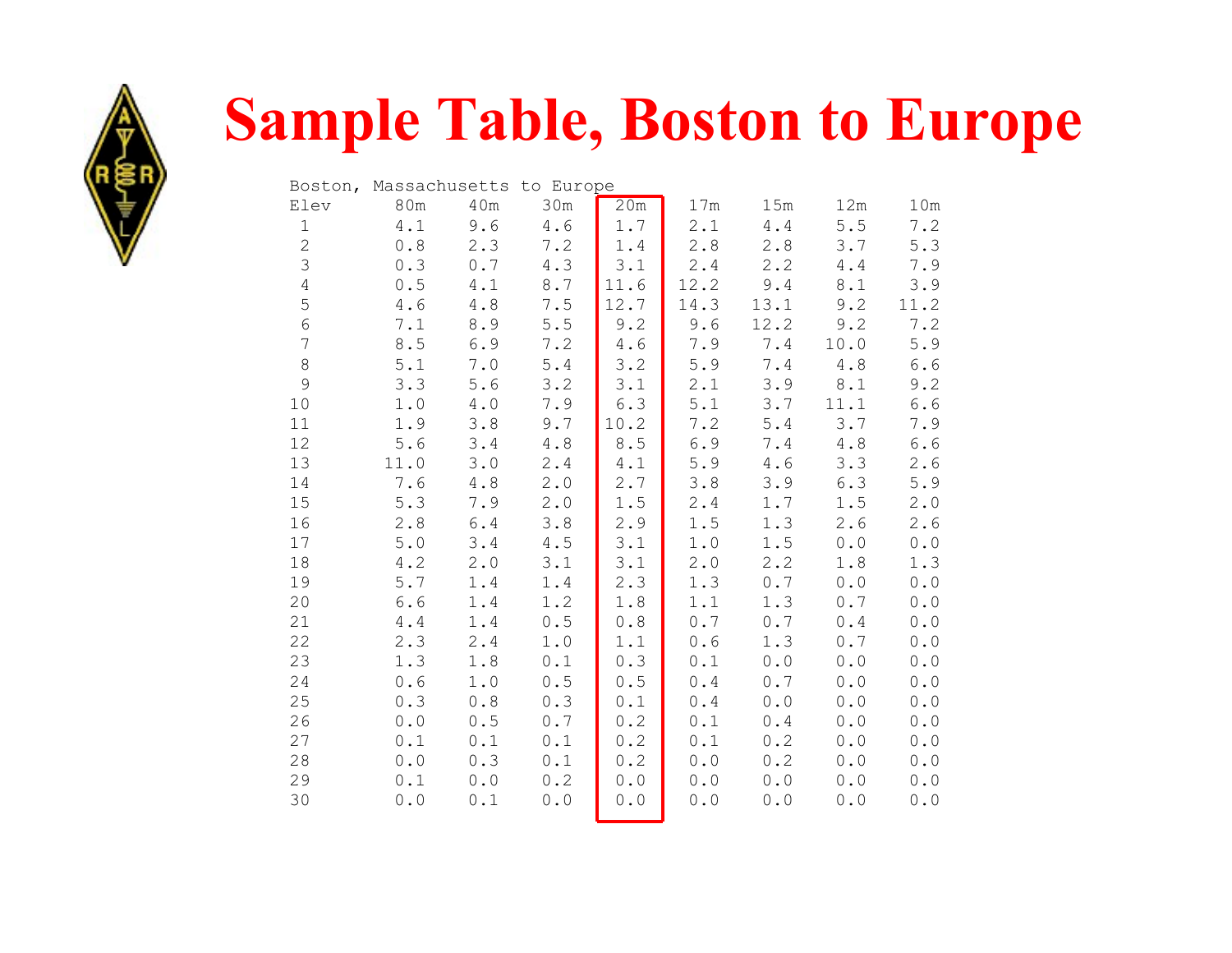

## **One Picture = 1000 Words**

#### Output Graph, HFTA

#### $|I| = |I| \times |I|$

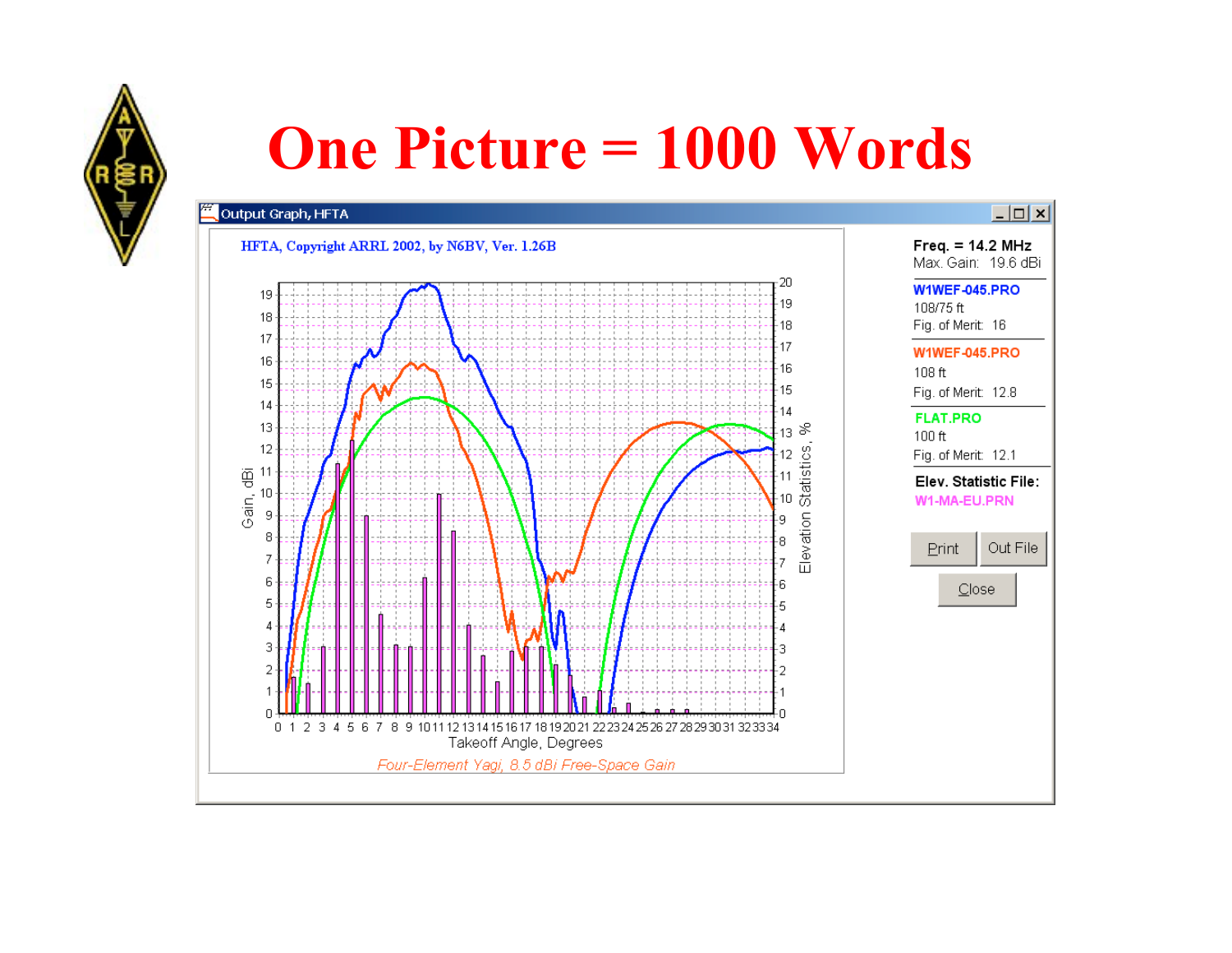

YCCC members are familiar with the predictions I provide for the major DX contests (CQWW Phone, CW and ARRL DX Phone, CW).

These show tables of predictions, one page per band. Each page shows predictions for 40 CQ Zones, for 24 hours.

These are computed for undisturbed ionospheric conditions.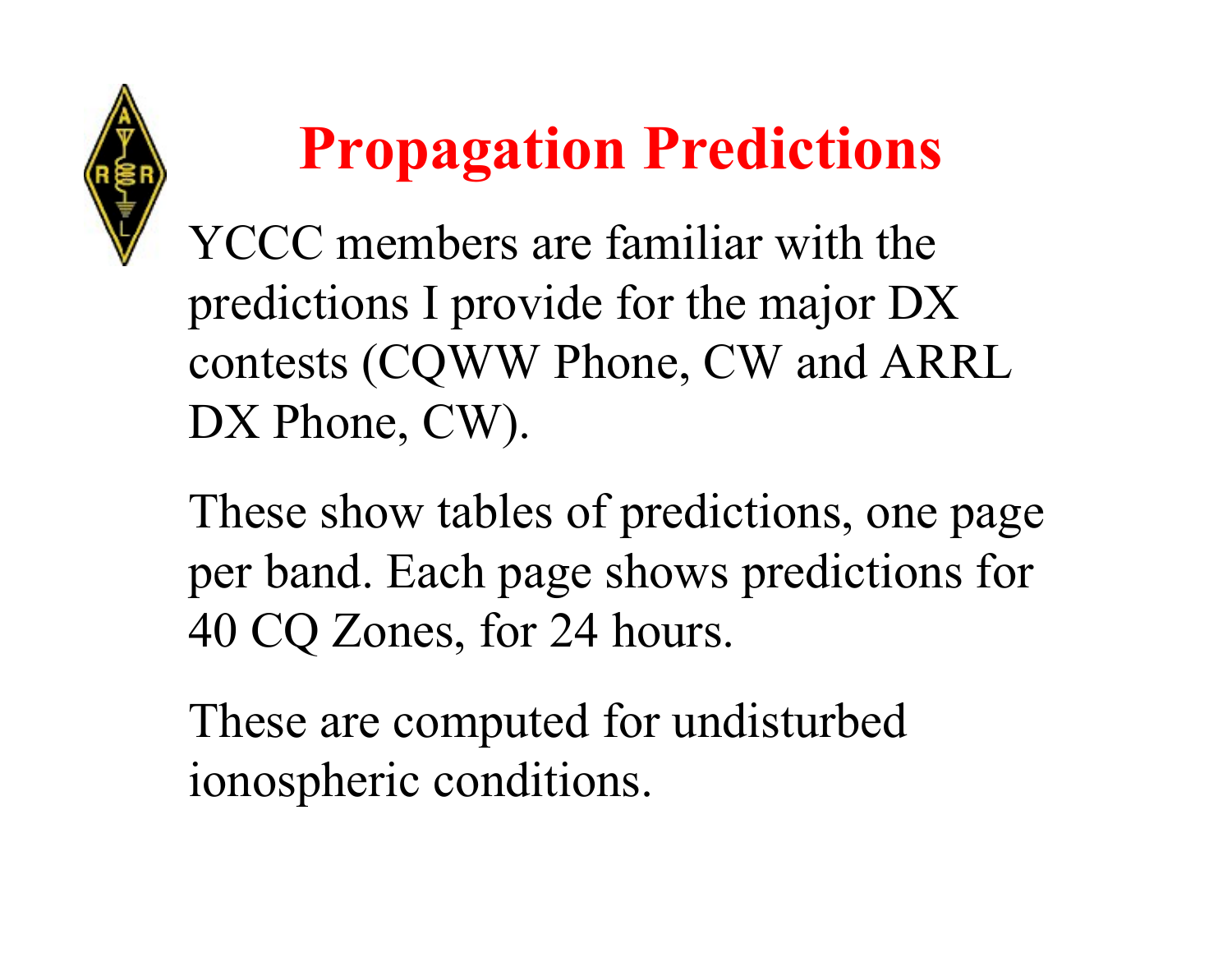## **Sample Propagation Prediction**

#### 15 Meters: Feb. 2003, YCCC, for SSN = High, Sigs in S-Units. By N6BV, ARRL.

|                          | oo                       | 01                | 02           | оз | 04 | os | 06 | 07 | 08 | 0. | 10                       | 11                       | 12   | 13        | 14          | 15                       | 16   |              |      |      | 20                       | 21           | 22           | 23   |
|--------------------------|--------------------------|-------------------|--------------|----|----|----|----|----|----|----|--------------------------|--------------------------|------|-----------|-------------|--------------------------|------|--------------|------|------|--------------------------|--------------|--------------|------|
| Zone                     |                          | 5                 |              |    |    |    |    |    |    |    |                          |                          |      |           |             |                          |      | 17           | 18   | 19   |                          |              |              |      |
| $KL7 = 01$               | 9                        |                   | $\mathbf{1}$ |    |    |    |    |    |    |    |                          |                          |      |           |             |                          | 7    | 2            | 9    | $9+$ | $9+$                     | $9+$         | $9+$         | $9+$ |
| $\sqrt{02} = 02$         | $\overline{\phantom{a}}$ |                   |              |    |    |    |    |    |    |    |                          |                          |      |           | ı           | 5                        |      | 8            | 8    | 8    | 7                        | 4            | $\mathbf{1}$ | 4    |
| 03<br>$W6 =$             | $9+$                     | 9                 |              |    |    |    |    |    |    |    |                          |                          |      |           |             | 5                        | $9+$ | $9+$         | $9+$ | $9+$ | $9+$                     | $9+$         | $9+$         | $9+$ |
| $W0 =$<br>O <sub>4</sub> | $9+$                     | $9+$              | 6            |    |    |    |    |    |    |    |                          |                          |      |           | $9+$        | $9+$                     | $9+$ | $9+$         | $9+$ | $9+$ | $9+$                     | $9+$         | $9+$         | 9+   |
| 05<br>$W3 =$             | ı                        |                   |              |    |    |    |    |    |    |    |                          |                          | ı    | ı         | $\mathbf 1$ | $\mathbf 1$              | ı    |              |      |      |                          |              |              | ı    |
| $XBI = 06$               | 9                        | 5                 | 9            | 7  | ı  | ı  | ı  | 2  | 5  | 4  | $\overline{\phantom{a}}$ | $\overline{\phantom{a}}$ |      | 8         | $9+$        | $9+$                     | 9+   | $9+$         | $9+$ | $9+$ | 9+                       | 9+           | 9+           | 9+   |
| 07<br>$TI =$             | 9                        | 4                 | 9            | 7  | 5  | з  | 2  | з  | 4  | 2  | $\overline{\phantom{a}}$ | 2                        | 9    | $9+$      | 9+          | $9+$                     | 9+   | $9+$         | 9+   | 9+   | $9+$                     | $9+$         | 9+           | 9+   |
| $VP2 = 08$               | $9+$                     | o                 | 7            | 4  | 4  | 4  | 4  | 4  | ı  |    |                          | 4                        | $9+$ | 9+        | 9+          | $9+$                     | 9+   | $9+$         | $9+$ | $9+$ | $9+$                     | $9+$         | $9+$         | 9+   |
| $P4 =$<br>О9             | 9                        | $9+$              | 8            | 7  | 6  | 6  | 5  | 6  | з  |    | ı                        | 4                        | 8    | $9+$      | 9+          | $9+$                     | $9+$ | $9+$         | $9+$ | $9+$ | $9+$                     | $9+$         | $9+$         | 8    |
| $HC =$<br>10             | 8                        | 7                 |              |    |    |    | -  |    |    |    |                          |                          | 7    | 5         | $9+$        | $9+$                     | 9+   | 9            | ۰    | 9    | 9                        | 9+           | $9+$         | 4    |
| $PY1 = 11$               | 9                        | 7                 | 4            | 2  | з  | 4  | 4  | 1  |    |    | 2                        | 9                        | $9+$ | 9         | 8           | 7                        | 8    | 8            | 9    | $9+$ | $9+$                     | $9+$         | $9+$         | 9+   |
| 12<br>$CE =$             | $9+$                     | 8                 | 5            | 4  | з  | з  | 2  | 2  |    |    |                          |                          | 9    | o         | 8           | 8                        | 7    | 8            | 8    | 9    | 9                        | 9+           | $9+$         | 9+   |
| 13<br>LU =               | 9+                       | 7                 | 5            | 4  | 2  | 4  | 4  | з  |    |    |                          | 5                        | 9+   | 9         | 8           | 7                        | 7    | 8            | 8    | ۰    | $9+$                     | $9+$         | $9+$         | 9+   |
| 14<br>$G =$              |                          |                   |              |    |    |    |    |    |    |    |                          |                          | 9+   | 9+        | $9+$        | $9+$                     | 9+   | 9+           | $9+$ | $9+$ | 2                        |              |              |      |
| 15<br>$I =$              |                          |                   |              |    |    |    |    |    |    |    |                          | ı                        | 6    | $9+$      | $9+$        | $9+$                     | $9+$ | $9+$         | 8    | 9    | $\overline{a}$           |              |              |      |
| $\texttt{UA3} = 16$      |                          |                   |              |    |    |    |    |    |    |    |                          | $\overline{\phantom{a}}$ | 6    | 9         | 9           | 9                        | 8    | 5            | ı    | -    |                          |              |              |      |
| 17<br>$UN =$             | -                        | -                 |              |    |    |    |    |    |    |    |                          | $\overline{\phantom{0}}$ | 2    | 9         | 9           | 6                        | ı    |              |      |      |                          |              |              |      |
| $\texttt{UA9} = 18$      | Ξ.                       | ı                 | 2            |    |    |    |    |    |    |    |                          |                          |      | 6         | 2           | ı                        |      |              |      |      |                          | ı            |              |      |
| $\texttt{UA0} = 19$      | 8                        | 6                 | 2            | ı  |    |    |    |    |    |    |                          |                          |      |           |             |                          |      |              |      |      | -<br>ı                   | з            | 8            | 9    |
| 20                       |                          |                   |              |    |    |    |    |    |    |    |                          |                          | 9    | 9         | ۰           | 9                        | 9+   | 9            |      | 6    | 2                        |              |              |      |
| $4x =$                   |                          |                   |              |    |    |    |    |    |    |    |                          | ı                        |      |           |             |                          |      |              | 6    |      |                          |              |              |      |
| 21<br>$HZ =$<br>22       | 2                        |                   |              |    |    |    |    |    |    |    |                          |                          | 9    | 9<br>$9+$ | 9           | 9<br>7                   | 9    | 8            | 6    | 4    | ı                        | ı            | ı            | 2    |
| $VU =$                   |                          |                   |              |    |    |    |    |    |    |    |                          |                          | 5    |           | ۰           |                          | 2    | $\mathbf{1}$ |      |      | ı                        | $\mathbf{1}$ | 1            |      |
| 23<br>$JT =$             | 6                        | 4                 | $\mathbf{1}$ | 1  |    |    |    |    |    |    |                          |                          | 2*   | 4         |             |                          |      | ı            |      |      |                          |              |              | ı    |
| $VSS = 24$               | 5                        | 2                 |              |    |    |    |    |    |    |    |                          |                          | 5*   | 6         | 4∗          | 2                        | 2    | ı            | ı    | 1    | -                        |              | ı            | 7    |
| $JAI = 25$               | 8                        | 6                 | ı            |    |    |    |    |    |    |    |                          |                          | $4*$ | $2*$      | $1*$        | $\overline{\phantom{0}}$ |      |              |      |      | ı                        | 7            | $9+$         | $9+$ |
| 26<br>$_{\rm HS}$ =      | 5                        | $\overline{a}$    |              |    |    |    |    |    |    |    |                          |                          | 1*   | 7         | $9+$        | 9                        | 8    | 6            | 4    | 4    | 4                        |              |              |      |
| 27<br>$DU =$             | 7                        | 4                 |              |    |    |    |    |    |    |    |                          |                          | 5*   | $4*$      | 5           | 7                        | 5    | 4            | 2    | ۰    | $\overline{a}$           |              | 4            | 9    |
| 28<br>YB =               | 5                        | ı                 |              |    |    |    |    |    |    |    |                          |                          | 3∗   | 2         | 9           | $9+$                     | 9    | ٥            | 9    | $9+$ | 7                        |              |              | ı    |
| $VK6 = 29$               | 8                        | 2                 | 1            |    |    |    |    |    |    |    |                          |                          |      |           | ı           | 9                        | $9+$ | 9            | 9    | 7    | $\overline{\phantom{0}}$ |              | 8            | ۰    |
| $VK3 = 30$               | 4                        | 5                 | з            | ı  |    |    |    |    |    |    |                          |                          |      |           | ۰           | 7                        | 2    |              |      | 1    | 7                        | 6            | 5            | 5    |
| $KHS = 31$               | 9                        | 9                 | 6            | з  |    |    |    |    |    |    |                          |                          |      |           |             |                          |      | ٥            | 9    | 9    | 9                        | 9            | 9            |      |
| $KHS = 32$               | 8                        | o                 | 8            | 5  |    |    |    |    |    |    |                          |                          |      |           | 6           | -                        |      | 4            | 8    | 8    | 8                        | 8            | 7            |      |
| 33<br>$CN =$             |                          |                   |              |    |    |    |    |    |    |    |                          | 8                        | 9    | $9+$      | $9+$        | $9+$                     | 9+   | 9+           | 9+   | $9+$ | $9+$                     | 8            | 2            |      |
| 34<br>$SU =$             |                          |                   |              |    |    |    |    |    |    |    |                          | ı                        | 9    | 9         | ۰           | 9                        | $9+$ | $9+$         | 9    | 8    | 5                        | 2            |              |      |
| 35<br>6W =               | ı                        |                   |              |    |    |    |    |    |    |    |                          | o                        | 9+   | 9         | ٥           | 9                        | ۰    | $9+$         | 9+   | $9+$ | $9+$                     | $9+$         | $9+$         | 8    |
| $D2 =$<br>36             | 8                        | ı                 |              | ı  | ı  | 5  |    |    |    |    |                          | 8                        | 8    | 8         | 7           | 8                        | 9    | 9            | $9+$ | 9+   | $9+$                     | $9+$         | $9+$         | Q    |
| $5Z =$<br>37             | 5                        |                   |              |    |    |    |    |    |    |    |                          | 8                        | 8    | 8         | 8           | 9                        | 9    | $9+$         | $9+$ | $9+$ | $9+$                     | $9+$         | 9            |      |
| $2S6 = 38$               | з                        |                   |              |    |    |    |    |    |    |    |                          | 7                        | 6    | 5         | 5           | 6                        | 8    | 9            | 9    | $9+$ | $9+$                     | 9+           | $9+$         | 9    |
| $\mathbf{FR}$ =<br>39    | 4                        |                   |              |    |    |    |    |    |    |    |                          | 6                        | 6    | 6         | 7           | 8                        | 9    | 9            | $9+$ | $9+$ | $9+$                     | $9+$         | 9            |      |
| $FJL = 40$               |                          |                   |              |    |    |    |    |    |    |    |                          |                          |      | ı         | 2           | 4                        | 4    | 5            | 4    | 4    | 2                        |              | ı            |      |
| Zone                     | oo                       | 01                | 02           | oз | 04 | 05 | 06 | 07 | 08 | 09 | 10                       | 11                       | 12   | 13        | 14          | 15                       | 16   | 17           | 18   | 19   | 20                       | 21           | 22           | 23   |
|                          |                          | $UTC \rightarrow$ |              |    |    |    |    |    |    |    |                          |                          |      |           |             |                          |      |              |      |      |                          |              |              |      |
|                          |                          |                   |              |    |    |    |    |    |    |    |                          |                          |      |           |             |                          |      |              |      |      |                          |              |              |      |

Expected signal levels using 1500 W and 4-element Yagis at 60 feet at each station.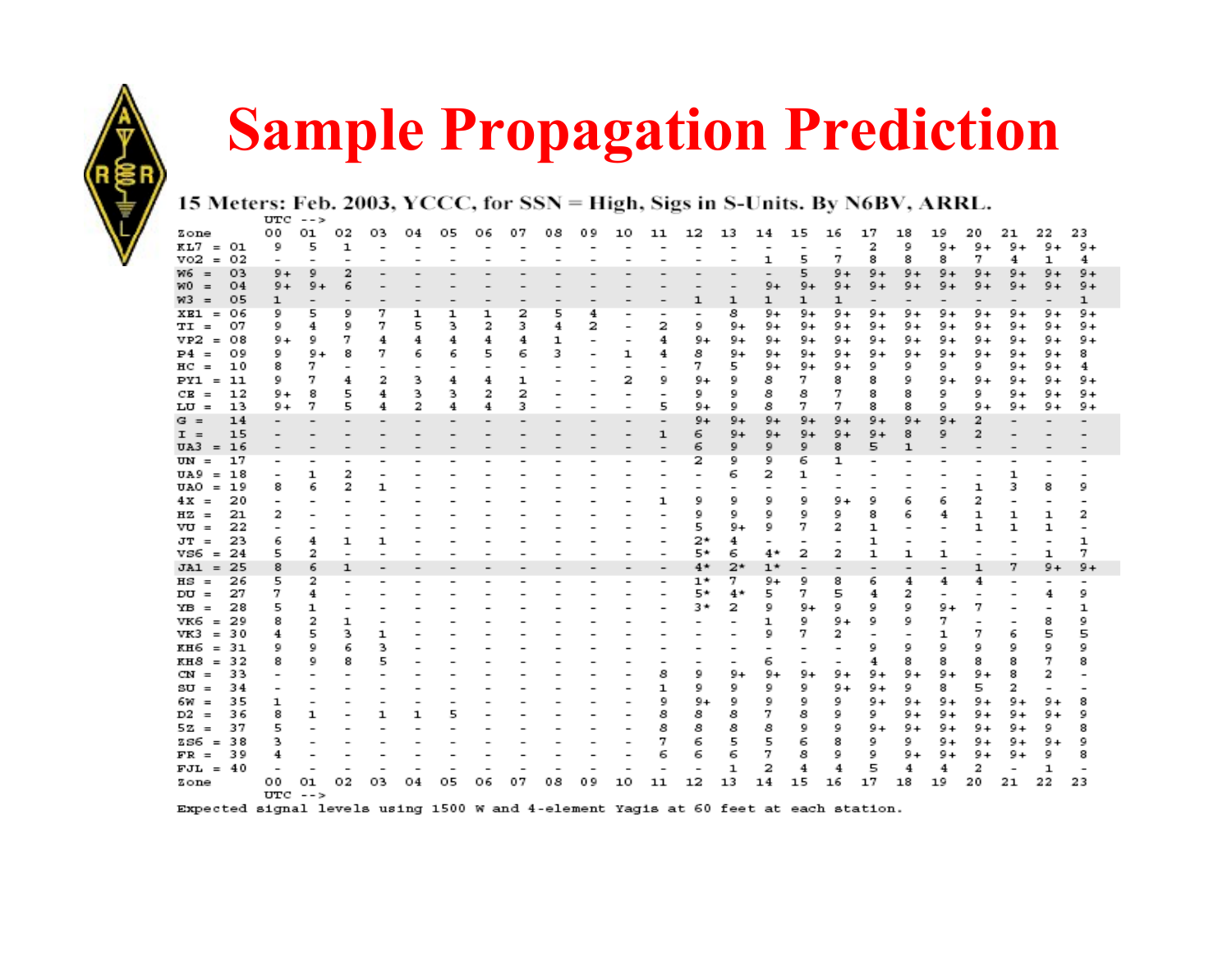

## Scaling signal levels for different size stations:

- Subtract 2 S units for a dipole instead of a Yagi
- Subtract 3 S units for a dipole at 50' instead of a Yagi at 100'
- Subtract 1 S unit for a dipole at 50' rather than a dipole at 100'
- Subtract 3 S units for 100 W rather than 1500 W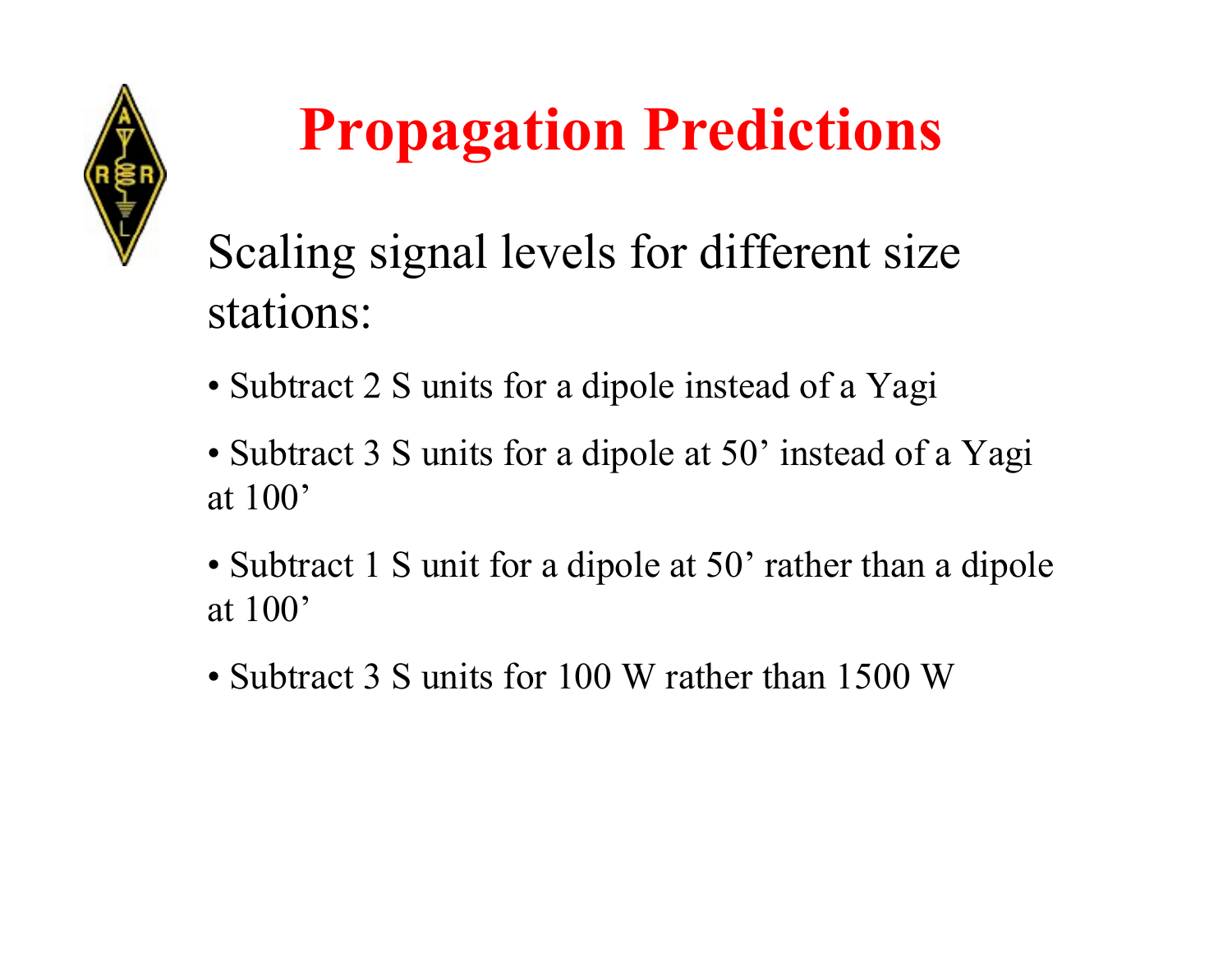#### 15 Meters: Feb. 2003, YCCC, for SSN = High, Sigs in S-Units. By N6BV, ARRL.  $T^{\text{min}}$  $\alpha$  =

|                          | oo.                      |                   |                          |    |    |                             |     | 07 |    |    |    |    |              |      |                                                         |      |              |      |      |                          |                          |                          |                          | 23           |
|--------------------------|--------------------------|-------------------|--------------------------|----|----|-----------------------------|-----|----|----|----|----|----|--------------|------|---------------------------------------------------------|------|--------------|------|------|--------------------------|--------------------------|--------------------------|--------------------------|--------------|
| Zone                     |                          | 01                | 02                       | оз | 04 | 05                          | О6  |    | 08 | 09 | 10 | 11 | 12           | 13   | 14                                                      | 15   | 16           | 17   | 18   | 19                       | 20                       | 21                       | 22                       |              |
| $KL7 = 01$               | 9                        | 5                 | ı                        |    |    |                             |     |    |    |    |    |    |              |      |                                                         |      | -            | 2    | 9    | $9+$                     | $9+$                     | $9+$                     | $9+$                     | $9+$         |
| $\texttt{vo2 = 02}$      | $\overline{\phantom{a}}$ |                   |                          |    |    |                             |     |    |    |    |    |    |              |      | $\mathbf{1}$                                            | 5    | 7            | 8    | 8    | 8                        | 7                        | 4                        | 1                        | 4            |
| $W6 =$<br>O <sub>3</sub> | $9+$                     | 9                 | 2                        |    |    |                             |     |    |    |    |    |    |              |      |                                                         | 5    | $9+$         | $9+$ | $9+$ | $9+$                     | $9+$                     | $9+$                     | $9+$                     | $9+$         |
| $W0 =$<br>04             | $9+$                     | $9+$              | 6                        |    |    |                             |     |    |    |    |    |    |              |      | $9+$                                                    | $9+$ | $9+$         | $9+$ | $9+$ | $9+$                     | $9+$                     | $9+$                     | $9+$                     | $9+$         |
| $W3 =$<br>05             | ı                        |                   |                          |    |    |                             |     |    |    |    |    |    | $\mathbf{1}$ | ı    | ı                                                       | ı    | $\mathbf{1}$ |      |      |                          |                          |                          |                          | $\mathbf{1}$ |
| $XE1 = 06$               | 9                        | 5                 | 9                        | 7  | ı  | ı                           | ı   | 2  | 5  | 4  |    |    |              | 8    | $9+$                                                    | $9+$ | 9+           | $9+$ | $9+$ | $9+$                     | $9+$                     | $9+$                     | $9+$                     | 9+           |
| $TI =$<br>07             | 9                        | 4                 | 9                        | 7  | 5  | з                           | 2   | з  | 4  | 2  |    | 2  | 9            | $9+$ | $9+$                                                    | $9+$ | 9+           | $9+$ | 9+   | $9+$                     | $9+$                     | $9+$                     | $9+$                     | 9+           |
| $VP2 = 08$               | 9+                       | 9                 | 7                        | 4  | 4  | 4                           | 4   | 4  | ı  |    |    | 4  | $9+$         | $9+$ | 9+                                                      | $9+$ | $9+$         | $9+$ | $9+$ | $9+$                     | $9+$                     | $9+$                     | $9+$                     | $9+$         |
| $P4 =$<br>09             | 9                        | $9+$              | 8                        | 7  | 6  | 6                           | 5   | 6  | з  |    | ı  | 4  | 8            | $9+$ | $9+$                                                    | $9+$ | 9+           | 9+   | $9+$ | $9+$                     | $9+$                     | 9+                       | $9+$                     | 8            |
| $HC =$<br>10             | 8                        | 7                 |                          |    |    |                             |     |    |    |    |    |    |              | 5    | $9+$                                                    | $9+$ | 9+           | 9    | 9    | 9                        | 9                        | 9+                       | $9+$                     | 4            |
| $PY1 = 11$               | 9                        | 7                 | 4                        | 2  | з  | 4                           | 4   | ı  |    |    | 2  | 9  | 9+           | ۰    | 8                                                       | 7    | 8            | 8    | 9    | $9+$                     | $9+$                     | 9+                       | $9+$                     | 9+           |
| 12<br>$CE =$             | $9+$                     | 8                 | 5                        | 4  | з  | з                           | 2   | 2  |    |    |    |    | 9            | 9    | 8                                                       | 8    | 7            | 8    | 8    | 9                        | 9                        | 9+                       | $9+$                     | $9+$         |
| 13<br>LU =               | $9+$                     | 7                 | 5                        | 4  | 2  | 4                           | 4   | з  |    |    |    | 5  | $9+$         | o    | 8                                                       | 7    | 7            | 8    | 8    | 9                        | $9+$                     | $9+$                     | $9+$                     | 9+           |
| 14<br>$G =$              |                          |                   |                          |    |    |                             |     |    |    |    |    |    | $9+$         | $9+$ | $9+$                                                    | $9+$ | $9+$         | $9+$ | $9+$ | $9+$                     | 2                        |                          |                          |              |
| 15<br>$I =$              | -                        |                   |                          |    |    |                             |     |    |    |    |    | ı  | 6            | $9+$ | $9+$                                                    | $9+$ | $9+$         | $9+$ | 8    | 9.                       | 2                        |                          |                          |              |
| $\texttt{UA3} = 16$      | -                        |                   |                          |    |    |                             |     |    |    |    |    |    | 6            | 9    | 9                                                       | 9    | 8            | 5    | ı    | -                        |                          |                          |                          |              |
| $UN =$<br>17             | $\overline{\phantom{a}}$ |                   | $\overline{\phantom{0}}$ |    |    |                             |     |    |    |    |    |    | 2            | 9    | 9                                                       | 6    | ı            |      |      |                          |                          | -                        |                          |              |
| $\texttt{UA9} = 18$      | $\overline{\phantom{a}}$ | ı                 | 2                        |    |    |                             |     |    |    |    |    |    |              | 6    | 2                                                       | ı    |              |      |      |                          |                          | ı                        |                          |              |
| $\texttt{UA0} = 19$      | 8                        | 6                 | 2                        | ı  |    |                             |     |    |    |    |    |    |              |      |                                                         |      |              |      |      |                          | 1                        | з                        | 8                        | 9            |
| 20<br>$4x =$             | -                        |                   |                          |    |    |                             |     |    |    |    |    | 1. | 9            | 9    | 9                                                       | 9    | 9+           | 9    | 6    | 6                        | 2                        | ۰                        |                          |              |
| 21<br>$HZ =$             | 2                        |                   |                          |    |    |                             |     |    |    |    |    |    | 9            | 9    | 9                                                       | ٥    | 9            | 8    | 6    | 4                        | ı                        | ı                        | ı                        | 2            |
| 22<br>VU =               | $\overline{\phantom{a}}$ |                   |                          |    |    |                             |     |    |    |    |    |    | 5            | $9+$ | 9                                                       | 7    | 2            | п.   |      | $\overline{\phantom{0}}$ | 1                        | ı                        | 1                        |              |
| 23<br>$JT =$             | 6                        | 4                 | ı                        | ı  |    |                             |     |    |    |    |    |    | 2*           | 4    |                                                         |      | Ξ.           | ı    | -    | -                        |                          | -                        | $\overline{\phantom{a}}$ | ı            |
| $VSS = 24$               | 5                        | 2                 | -                        |    |    |                             |     |    |    |    |    |    | 5*           | 6    | 4*                                                      | 2    | 2            | 1    | ı    | ı                        | $\overline{\phantom{a}}$ | $\overline{\phantom{0}}$ | ı                        | 7            |
| $JAI = 25$               | 8                        | 6                 | ı                        |    |    |                             |     |    |    |    |    |    | $4*$         | $2*$ | $1*$                                                    |      |              | -    |      | -                        | ı                        | 7                        | $9+$                     | $9+$         |
| 26<br>$HS =$             | 5                        | 2                 |                          |    |    |                             |     |    |    |    |    |    | $1*$         | 7    | $9+$                                                    | 9    | 8            | 6    | 4    | 4                        | 4                        |                          |                          |              |
| 27<br>$DU =$             | 7                        | 4                 |                          |    |    |                             |     |    |    |    |    |    | 5*           | $4*$ | 5                                                       | 7    | 5            | 4    | 2    | -                        |                          |                          | 4                        | 9            |
| 28<br>$YB =$             | 5                        | ı                 | -                        |    |    |                             |     |    |    |    |    |    | 3∗           | 2    | 9                                                       | $9+$ | 9            | 9    | 9    | $9+$                     | 7                        | $\overline{\phantom{a}}$ |                          | ı            |
| $VK6 = 29$               | 8                        | 2                 | ı                        |    |    |                             |     |    |    |    |    |    |              |      | ı                                                       | 9    | $9+$         | 9    | ۰    | 7                        |                          | ۰                        | 8                        | ۰            |
| $VK3 = 30$               | 4                        | 5                 | з                        | 1  |    |                             |     |    |    |    |    |    |              |      | 9                                                       | 7    | 2            | ۰    |      | 1                        | 7                        | 6                        | 5                        | 5            |
| $KHS = 31$               | 9                        | ۰                 | 6                        | з  |    |                             |     |    |    |    |    |    |              |      |                                                         |      |              | 9    | 9    | 9                        | 9                        | 9                        | 9                        |              |
| $KHS = 32$               | 8                        | ۰                 | 8                        | 5  |    |                             |     |    |    |    |    |    |              |      | 6                                                       |      |              | 4    | 8    | 8                        | 8                        | 8                        | 7                        |              |
| $CN = 33$                | $\overline{\phantom{0}}$ |                   |                          |    |    |                             |     |    |    |    |    | 8  | 9            | $9+$ | $9+$                                                    | $9+$ | $9+$         | $9+$ | $9+$ | $9+$                     | $9+$                     | 8                        | 2                        |              |
| 34<br>$SU =$             | $\overline{\phantom{a}}$ |                   |                          |    |    |                             |     |    |    |    |    | ı  | ۰            | 9    | 9                                                       | 9    | 9+           | $9+$ | 9    | 8                        | 5                        | 2                        |                          |              |
| 35<br>6w =               | ı                        |                   |                          |    |    |                             |     |    |    |    |    | 9  | 9+           | 9    | 9                                                       | 9    | 9            | $9+$ | $9+$ | $9+$                     | $9+$                     | $9+$                     | 9+                       | 8            |
| 36<br>$D2 =$             | 8                        | ı                 |                          | ı  | ı  | 5                           |     |    |    |    |    | 8  | 8            | 8    | 7                                                       | 8    | 9            | 9    | $9+$ | 9+                       | $9+$                     | 9+                       | $9+$                     | 9            |
| $5Z =$<br>37             | 5                        |                   |                          |    |    |                             |     |    |    |    |    | 8  | 8            | 8    | 8                                                       | ٥    | 9            | $9+$ | $9+$ | $9+$                     | $9+$                     | $9+$                     | 9                        | 8            |
| $2S6 = 38$               | з                        |                   |                          |    |    |                             |     |    |    |    |    | 7  | 6            | 5    | 5                                                       | 6    | 8            | 9    | 9    | 9+                       | 9+                       | 9+                       | 9+                       | 9            |
| $FR = 39$                | 4                        |                   |                          |    |    |                             |     |    |    |    |    | 6  | 6            | 6    | 7                                                       | 8    | 9            | 9    | 9+   | $9+$                     | 9+                       | 9+                       | 9                        | 8            |
| $FJL = 40$               |                          |                   |                          |    |    |                             |     |    |    |    |    |    |              | ı    | 2                                                       | 4    | 4            | 5    | 4    | 4                        | 2                        |                          | 1                        |              |
| Zone                     | oo                       | 01                | 02                       | оз | 04 | 05                          | о 6 | 07 | 08 | 09 | 10 | 11 | 12           | 13   | 14                                                      | 15   | 16           | 17   | 18   | 19                       | 20                       | 21                       | 22                       | 23           |
|                          |                          | $UTC \rightarrow$ |                          |    |    |                             |     |    |    |    |    |    |              |      |                                                         |      |              |      |      |                          |                          |                          |                          |              |
|                          | .                        |                   |                          | .  |    | $\sim$ $\sim$ $\sim$ $\sim$ |     |    |    |    |    |    |              |      | $\cdot$ $\cdot$ $\cdot$ $\cdot$ $\cdot$ $\cdot$ $\cdot$ |      |              |      |      |                          |                          |                          |                          |              |

Expected signal levels using 1500 W and 4-element Yagis at 60 feet at each station.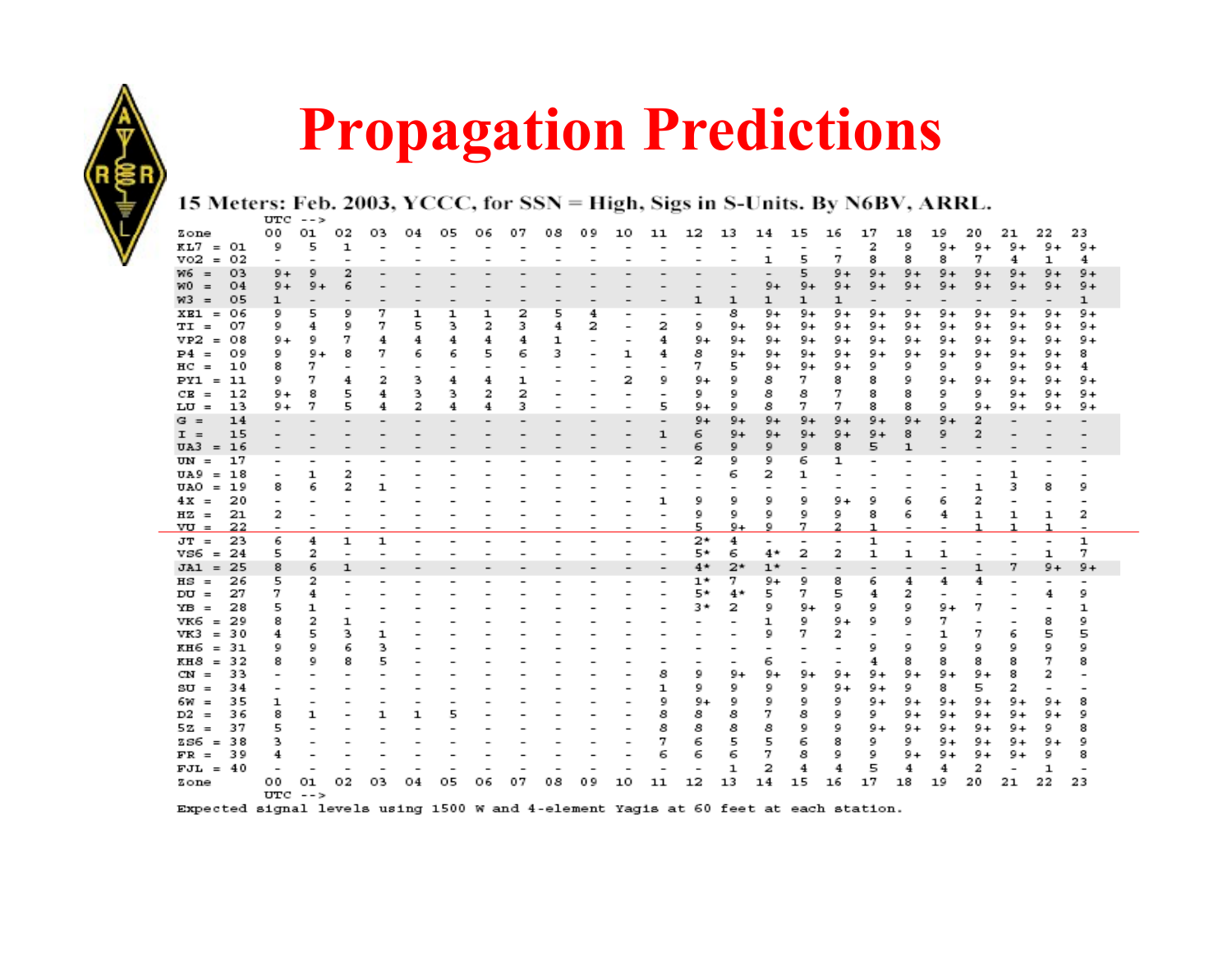

## **For example: W1 to Zone 22, VU2**

On 15 meters, VU2 uses 100 W to a 50' high dipole instead of 1500 W to 100' high 4-ele. Yagi.

At 14 UTC, base prediction is for S9 signal. Signal =  $S9 - 3$  (50' dipole) - 3 (100 W) = S3

At 15 UTC, base prediction is for S7 signal. Signal =  $S7 - 3$  (50' dipole) - 3 (100 W) = S1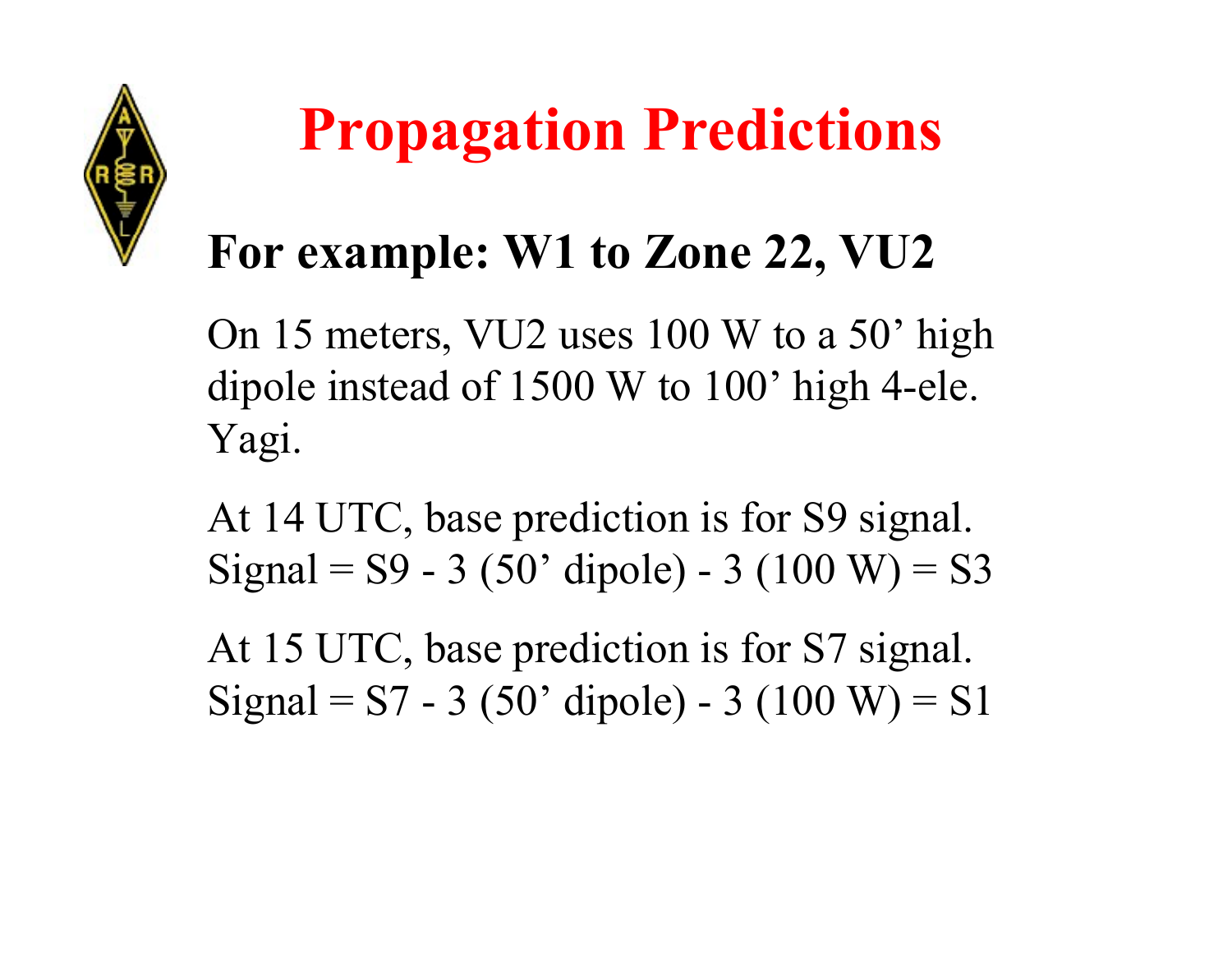

## **The Importance of Low Angles for DX**

- And just in case you didn't know it, low takeoff angles are very important for DX work!
- Even on the low bands.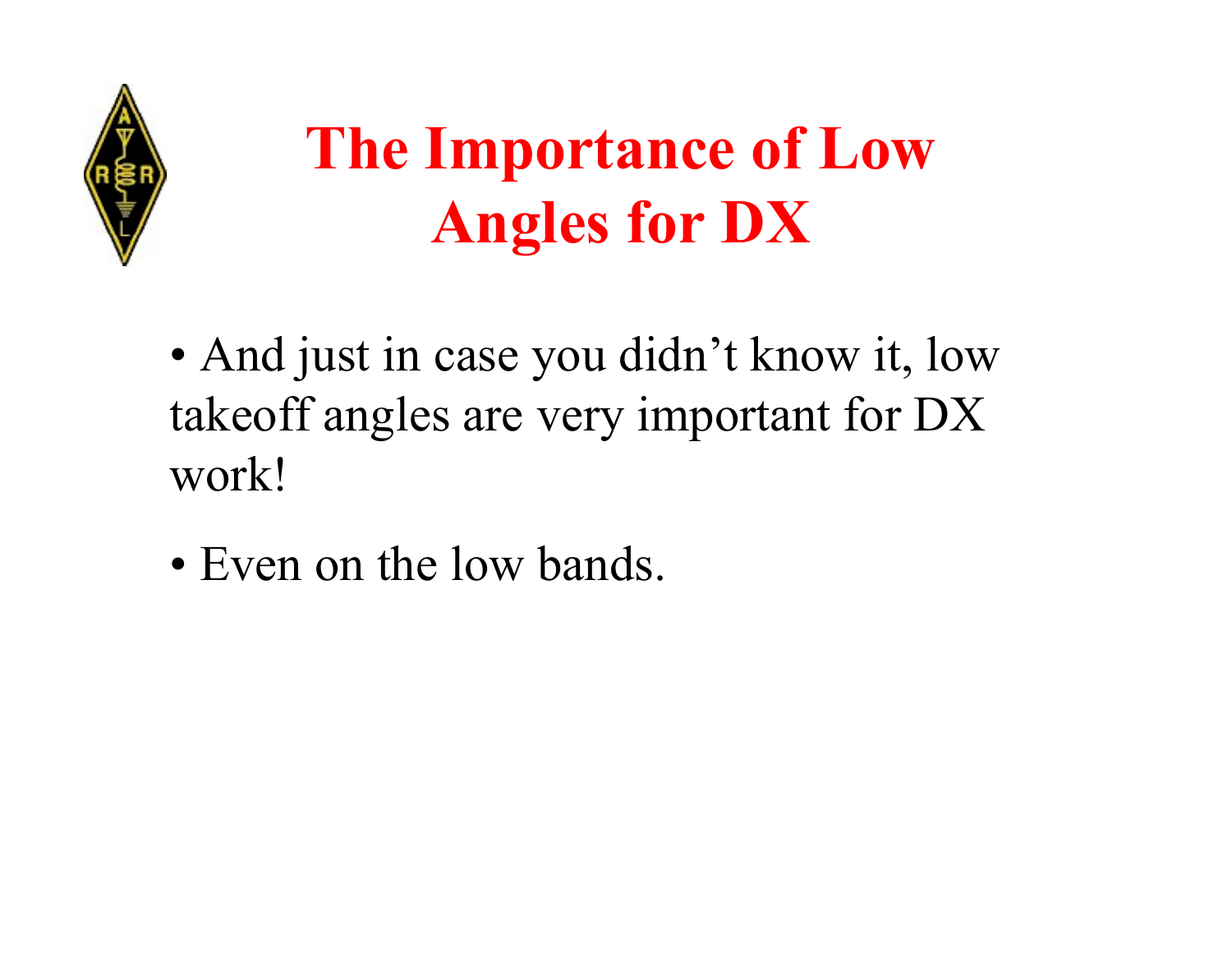

## **The Importance of Low Angles for DX, 80 Meters**

Percentage of Time 80 Meters is Open, At or Below Each Elevation Angle **Boston to World** 

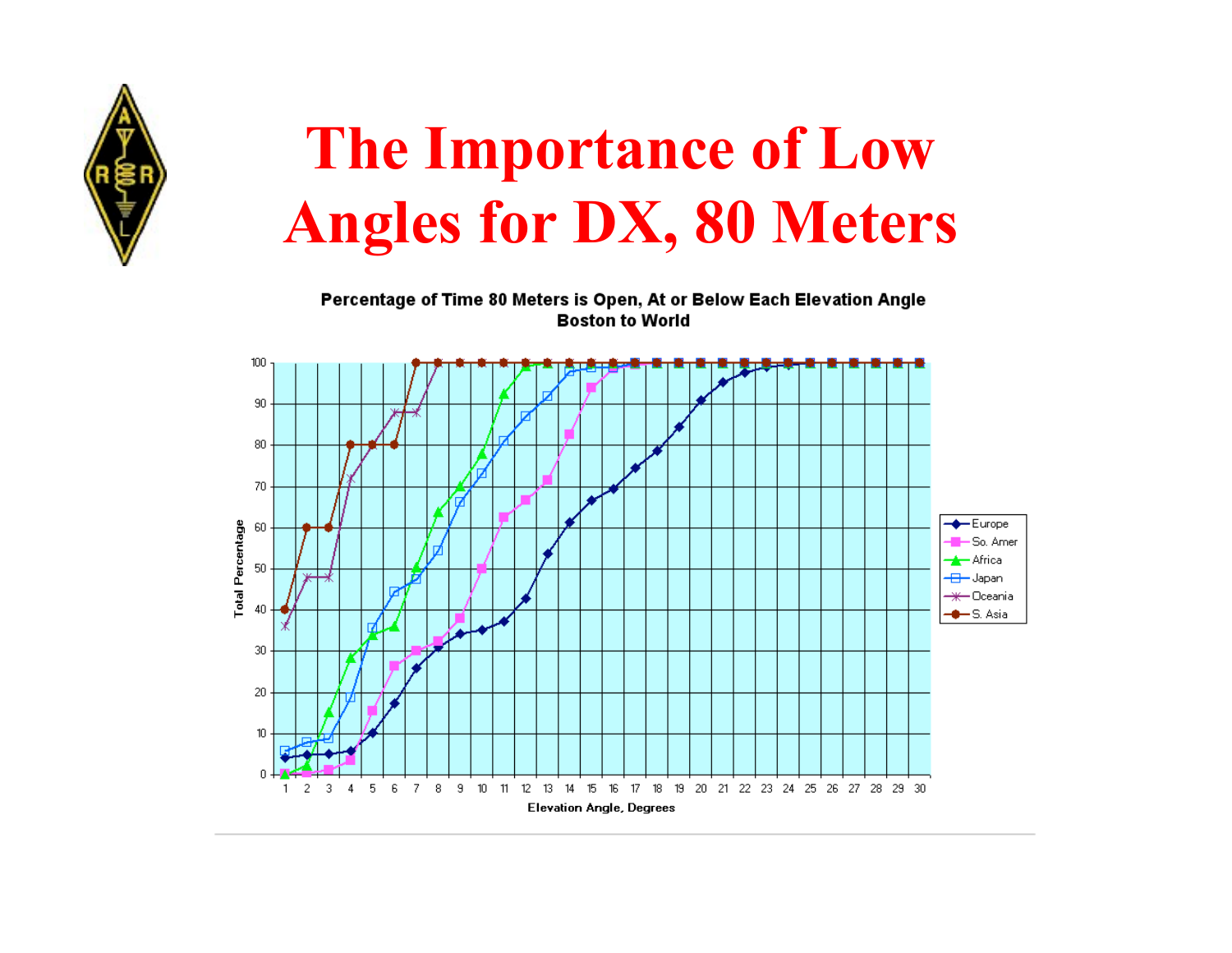

## **The Importance of Low Angles for DX, 40 Meters**

Percentage of Time 40 Meters is Open, At or Below Each Elevation Angle **Boston to World** 

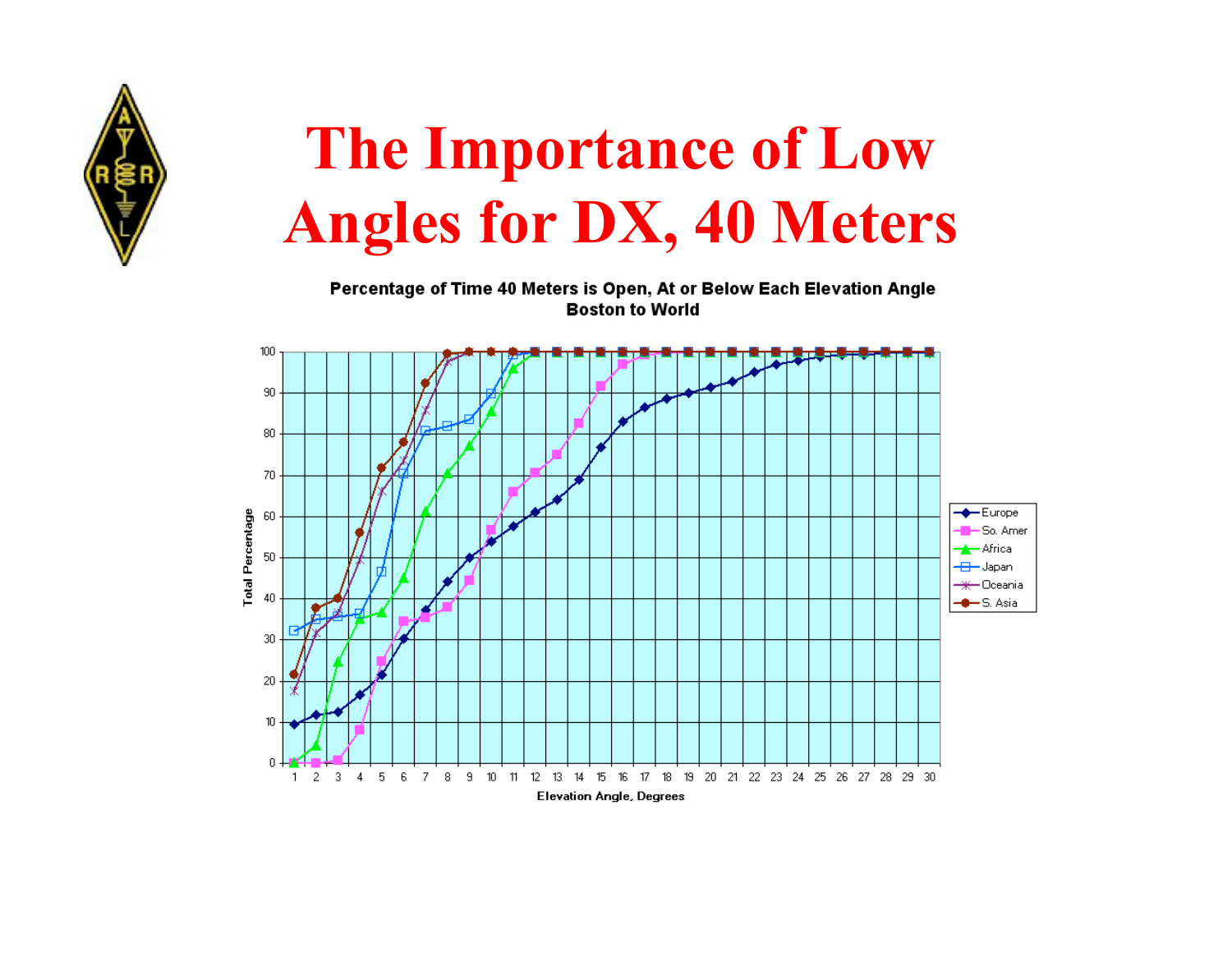

## **Domestic QSOs**

What about short-range communications on 80 and 40 meters -- say, for the ARRL Sweepstakes or for Field Day?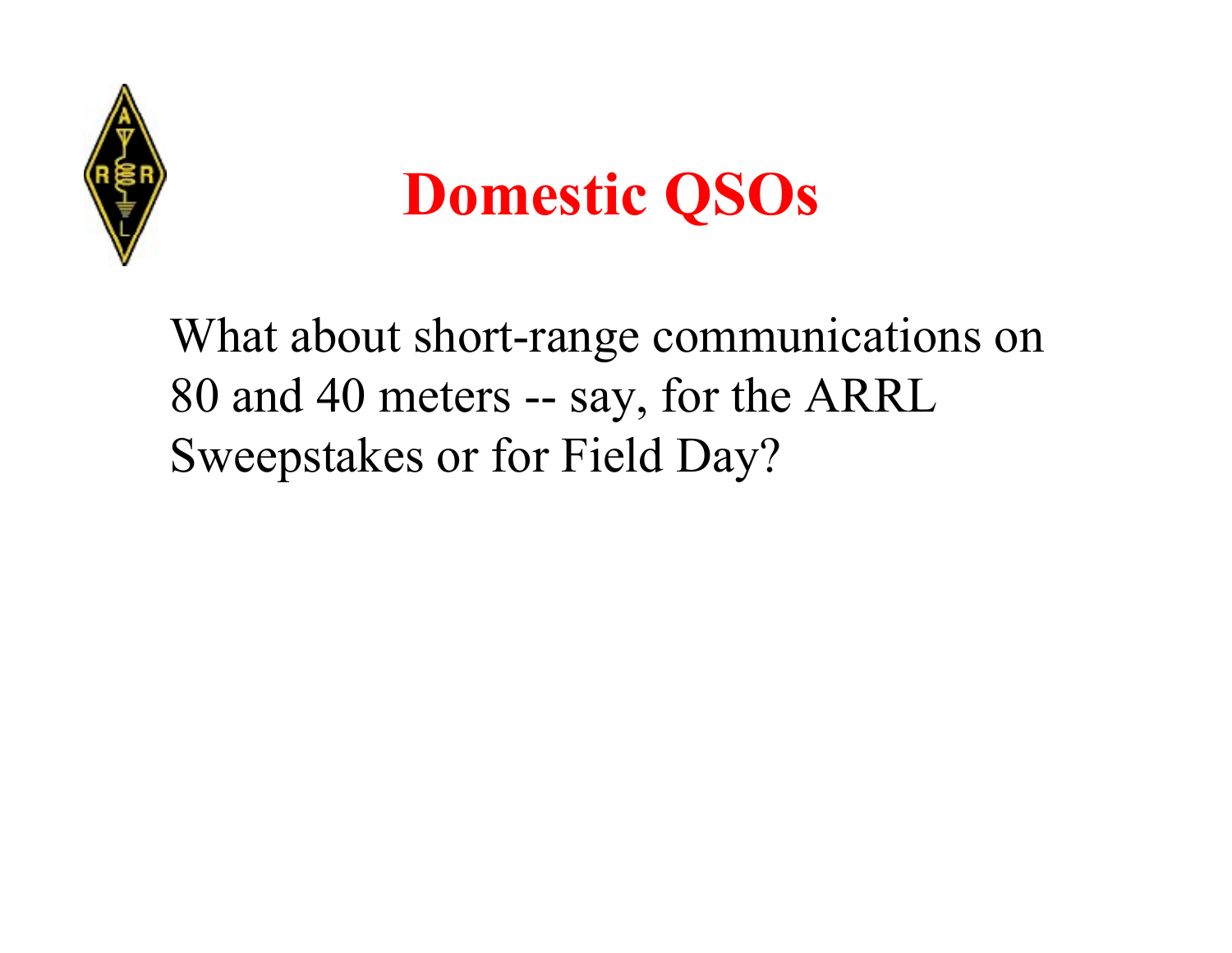

## **Higher Angles for 80-Meter Domestic Work**

80 Meters. Cleveland to Boston. **Comparison of Antennas** 



A 100' 80-m Dipole is excellent for Field Day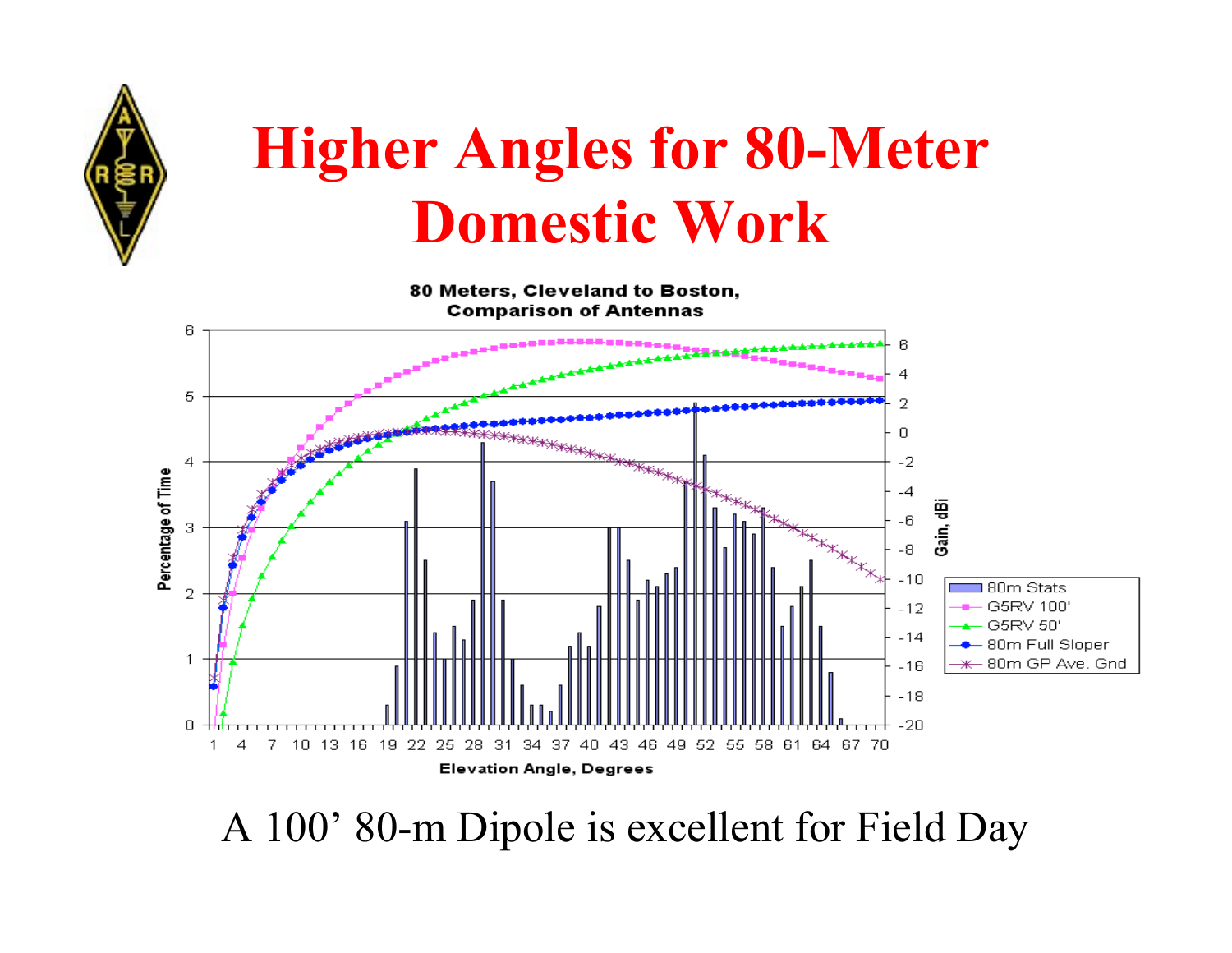

## **Higher Angles for 40-Meter Domestic Work**

40 Meters, Cleveland to Boston. **Comparison of Antennas** 



A 50' 40-m Dipole is a Killer for Field Day!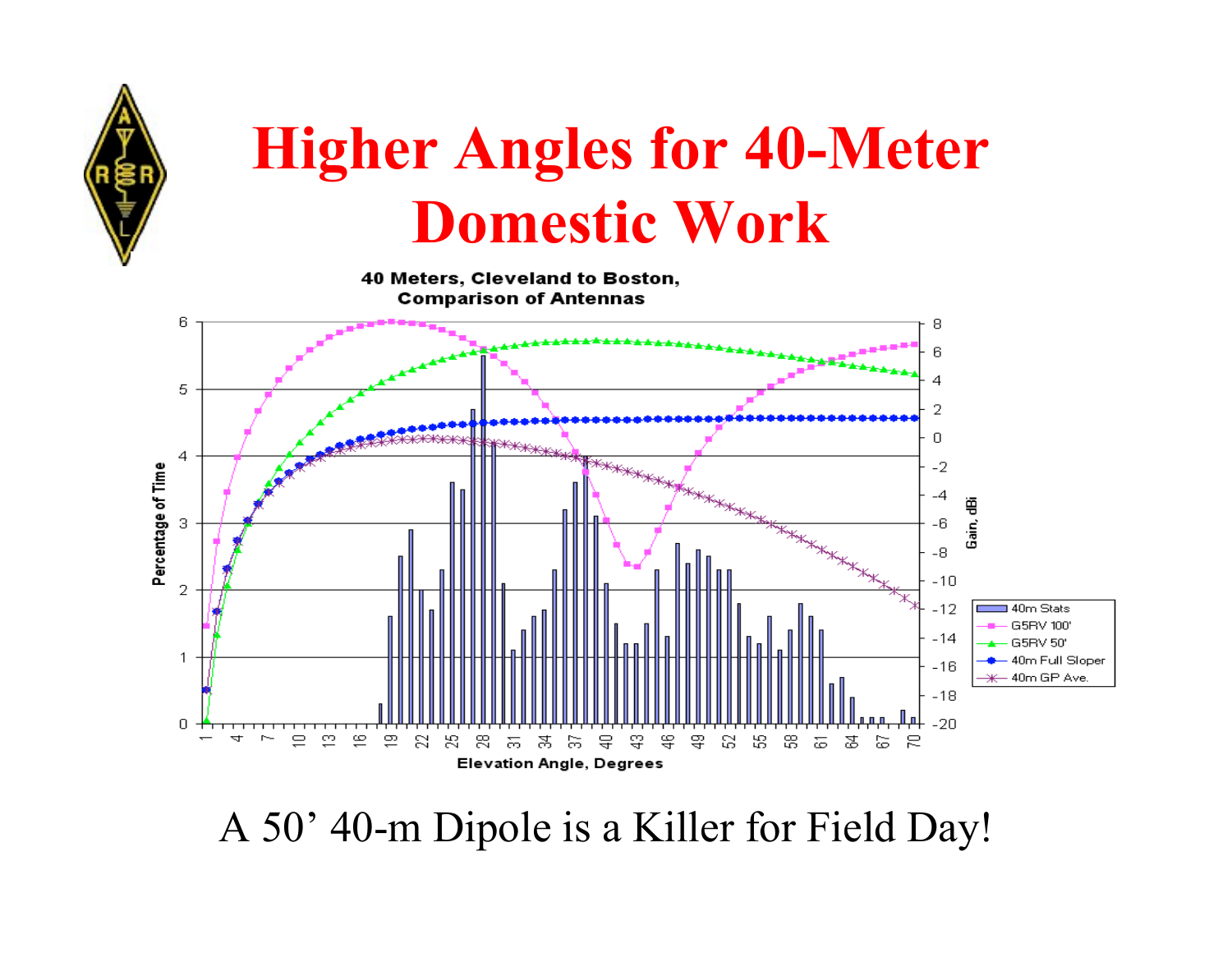

# **A Takeoff-Angle Quiz**

A station in London has a 22-foot high, 15 meter dipole in his garden. (This puts his antenna about a halfwave above ground.) What is the takeoff angle?

a. 5°

b. 10°

c. 15°

d. 30°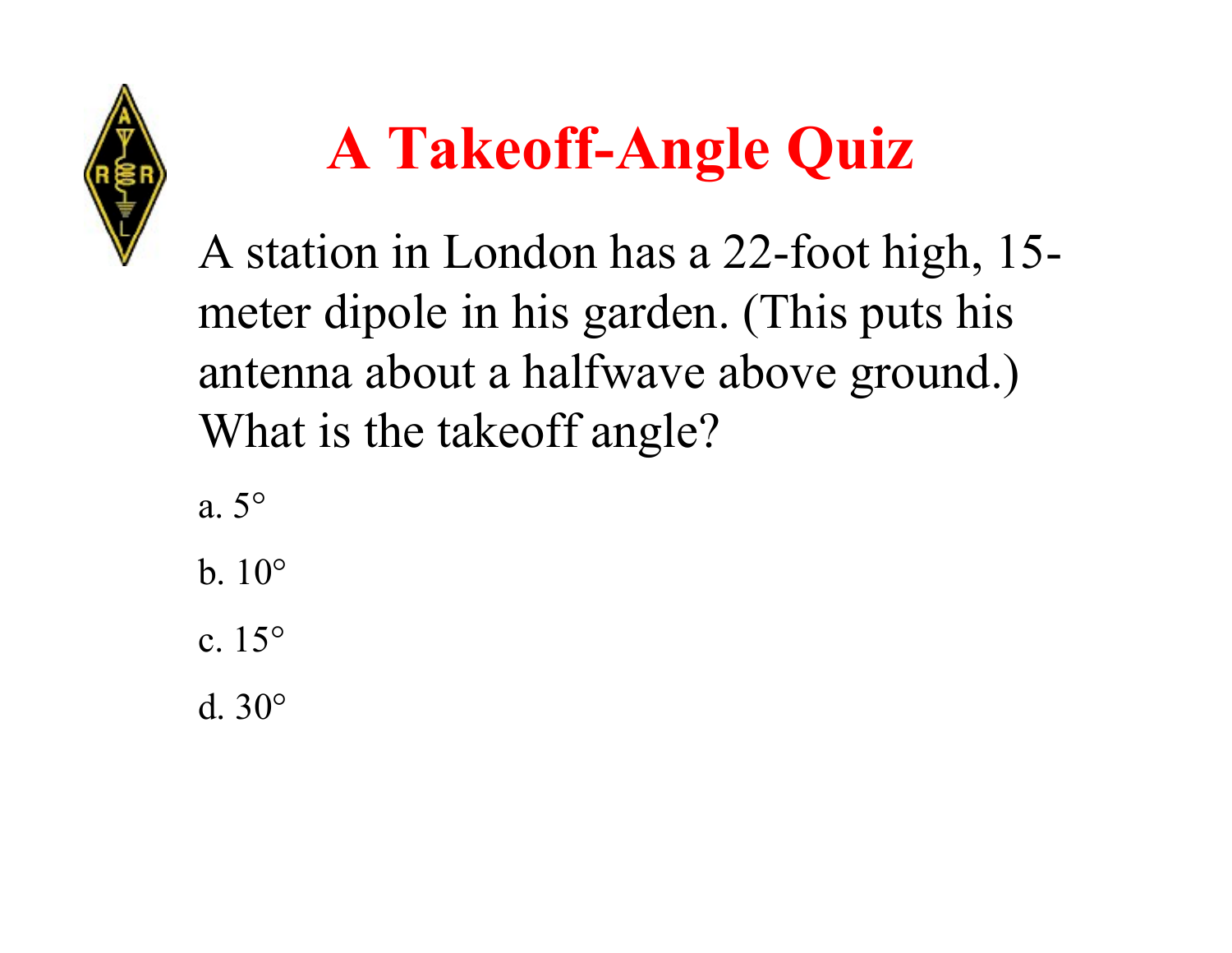## **A Takeoff-Angle Quiz**



30° = TOA for a halfwave over flat ground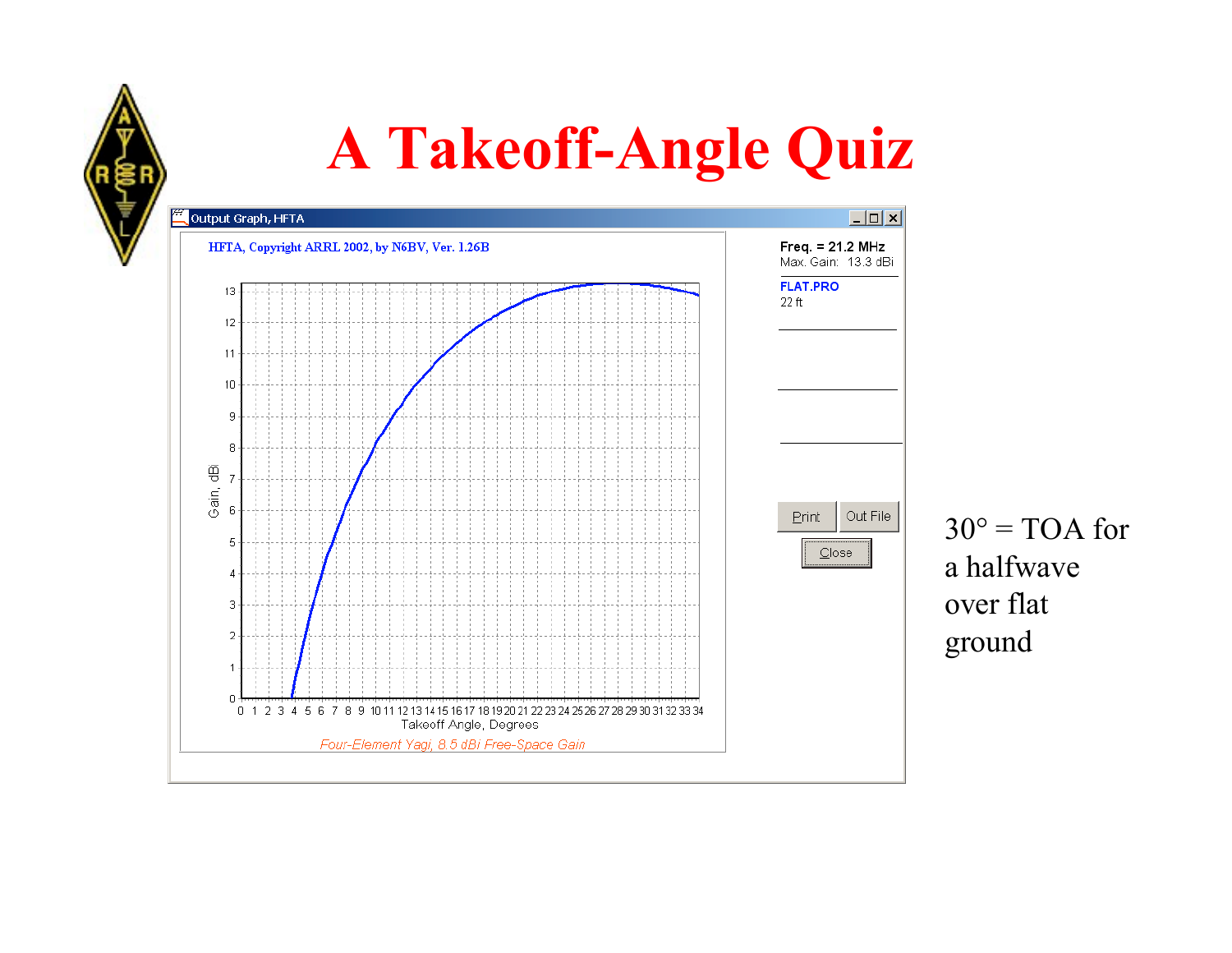

# **A Propagation Quiz**

A station in London is running 100 W to a halfwave high, 15-meter dipole in his garden. What mode & elevation angle to Boston is he using at 16 UTC in February, during a high part of the solar cycle?

a. 2F2 mode at 5°

- b. 3F2 mode at 15°
- c. 4F2 mode at 28°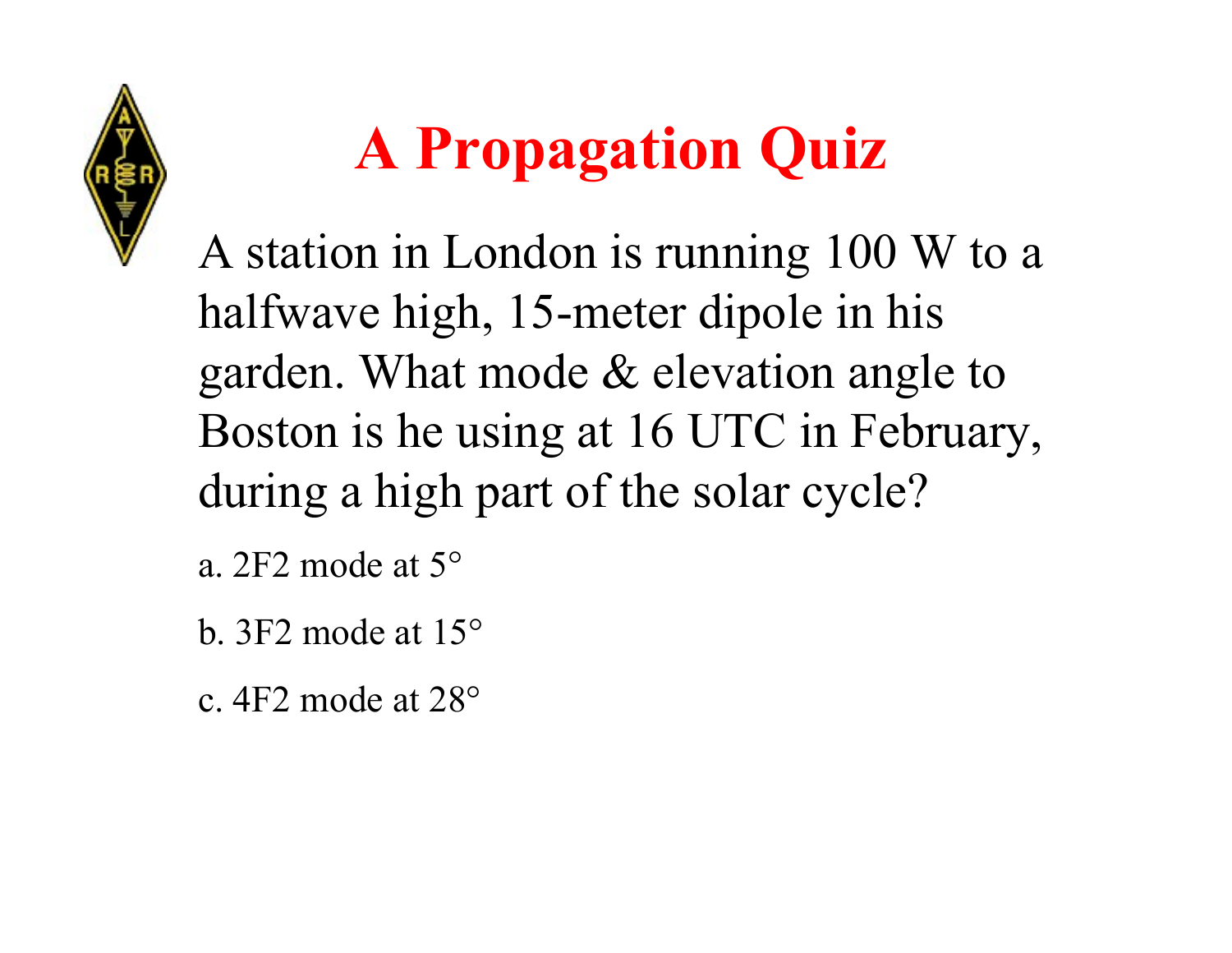

## **The Ionosphere Controls**

|            |                        | Scrollw:C:\ITSHFBC\RUN\VOACAPx.out 94015 bytes |                     |                       |                        |                   |    | $\lfloor \square \square \rfloor$ |
|------------|------------------------|------------------------------------------------|---------------------|-----------------------|------------------------|-------------------|----|-----------------------------------|
|            | File Edit              |                                                |                     |                       |                        |                   |    |                                   |
|            | <b>SUMMARY</b>         | 4 MODES                                        | $FREQ =$            | 21.2 MHZ UT =         | 16.0                   |                   |    |                                   |
|            |                        |                                                |                     |                       |                        | Most REL          |    |                                   |
|            |                        | 2.F2                                           | 3.F2                | 3.F2                  | 3. E                   | 2.F2              |    |                                   |
|            | TIME DEL.              | 18.19                                          | 18.94               | 19.47                 | 17.88                  | $\triangle$ 18.19 |    |                                   |
|            | ANGLE                  | 4.86                                           | 14.68               | 18.16                 | 4.10                   | 4.86              |    |                                   |
|            | <b>UIR. HITE</b>       | 256.09                                         | 302.93              | 366.86                | 125.30                 | 256.09            |    |                                   |
| 22'        | TRAN.LOSS              | 142.19                                         | 143.34              | 155.72                | 970.06                 | 142.19            |    |                                   |
|            | T. GAIN                | 2.24                                           | 10.84               | 12.05                 | 0.88                   | 2.24              |    |                                   |
| Dipole     | R. GAIN                | 10.00                                          | 10.00               | 10.00                 | 10.00                  | 10.00             |    |                                   |
| gain       | <b>ABSORB</b>          | 4.88                                           | 3.10                | 2.68                  | 5.01                   |                   |    |                                   |
|            | FS. LOSS               | 133.71                                         | 134.06              | 134.30                | 133.56                 |                   |    |                                   |
|            | FIELD ST.              | 1.53                                           | 0.38                | $-12.00$              | $-826.33$              | 4.11              |    |                                   |
|            | SIG. POW.              | $-122.19$                                      | $-123.34$           | $-135.72$             | $-950.06$              | $-119.61$         |    |                                   |
| Strongest  | <b>SNB</b>             | 57.19                                          | 56.04               | 43.66                 | $-770.67$              | 59.77             |    |                                   |
|            | MODE PROB              | 0.93                                           | 0.44                | 0.44                  | 0.00                   | 0.93              |    |                                   |
| Mode,      | R. PWRG                | 1000.00                                        | 1000.00             | 1000.00               | 1000.00                | $-16.77$          |    |                                   |
| weak as it | RELIABIL               | 0.86                                           | 0.74                | 0.51                  | 0.00                   | 0.87              |    |                                   |
|            | SERU PROB              | 1.00                                           | 1.00                | 0.56                  | 0.00                   | 1.00              |    |                                   |
| is         | <b>SIG LOW</b>         | 15.70                                          | 25.00               | 25.00                 | 10.74                  | 17.89             |    |                                   |
|            | SIG.<br>UP             | 6.46                                           | 13.58               | 22.24                 | 6.14                   | 12.09             |    |                                   |
|            | NOISE =                | $-179$                                         | S. POWER = $-119.6$ |                       |                        |                   |    |                                   |
|            | SIGNAL =               | 10.7                                           | 9.5<br>6.1          | 4.5                   | 3.6                    | 1.3               |    |                                   |
|            | NOISE =                | $6.1 - 179.4$                                  | 2.3                 | 2.1<br>$\overline{1}$ | 2.1                    | 1.6               |    |                                   |
|            | RELIAB =               | 12.3                                           | 59.8<br>18.9        |                       |                        |                   |    |                                   |
|            | SPROB =                | 4.6                                            | 57.2<br>4.6         |                       |                        |                   |    |                                   |
|            |                        | CCIR Coefficients                              |                     | METHOD 25             | <b>UOACAP 02.1106W</b> | PAGE              | 32 |                                   |
|            | $\left  \cdot \right $ |                                                |                     |                       |                        |                   |    |                                   |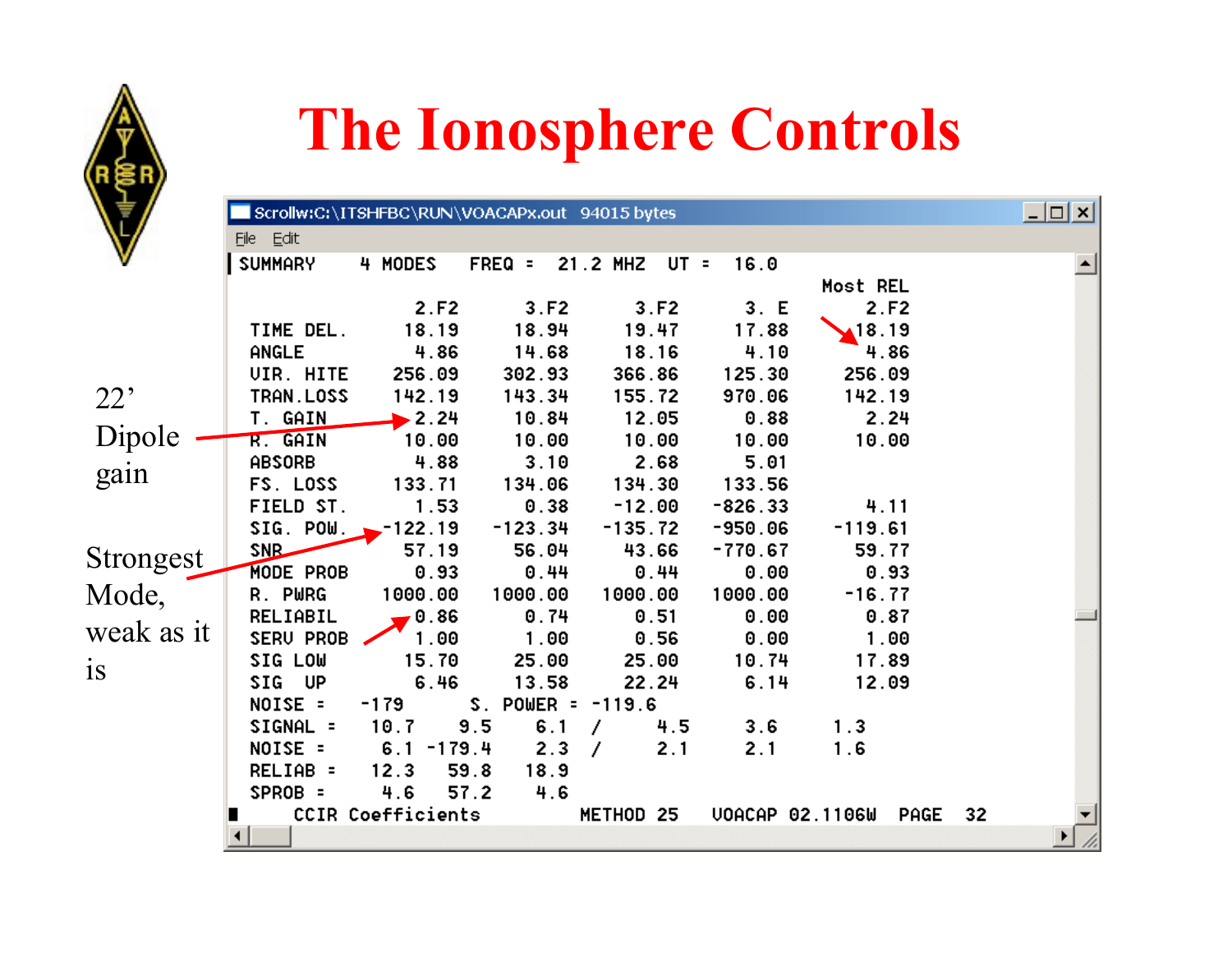

## **The Ionosphere is Boss!**

"You should always remember that it is the *ionosphere* that controls the elevation angles, *not* the transmitting antenna. The elevation response of a particular antenna only determines how strong or weak a signal is, at whatever angle (or angles) the ionosphere is supporting at that particular instant, for that propagation path and for that frequency."

This is on page 23-25, in *The ARRL Antenna Book,* 19th Edition.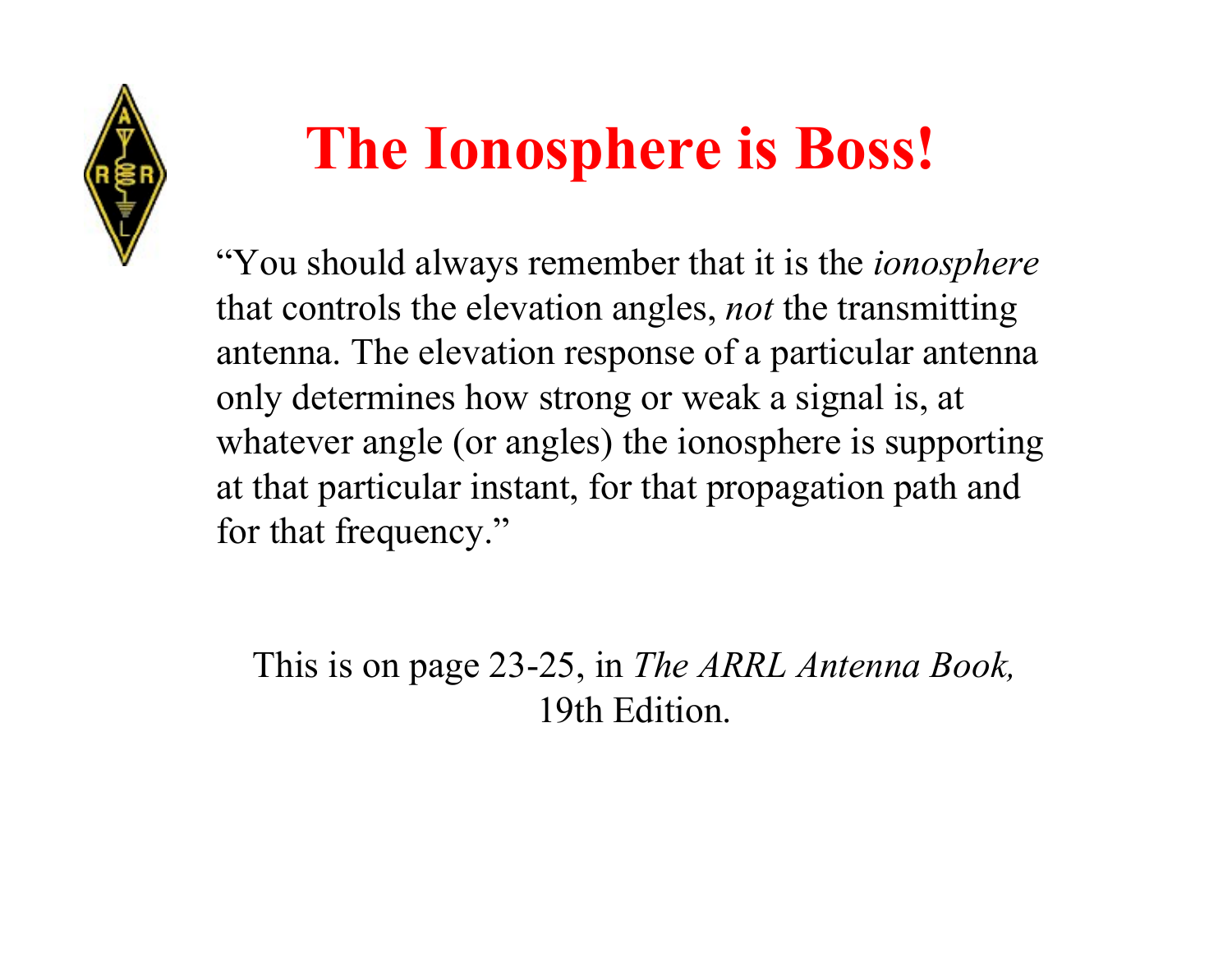

**160-meter propagation information:** http://solar.spacew.com/www/160pred.html

### **Planetary kp indices:**

http://www.sel.noaa.gov/ftpmenu/plots/2002\_plots/kp.html

#### **General propagation information:** http://dx.qsl.net/propagation/index.html

### **Solar cycle information:**

http://www.sec.noaa.gov/SolarCycle/

### **Effective sunspot number:**

http://www.nwra-az.com/spawx/ssne24.html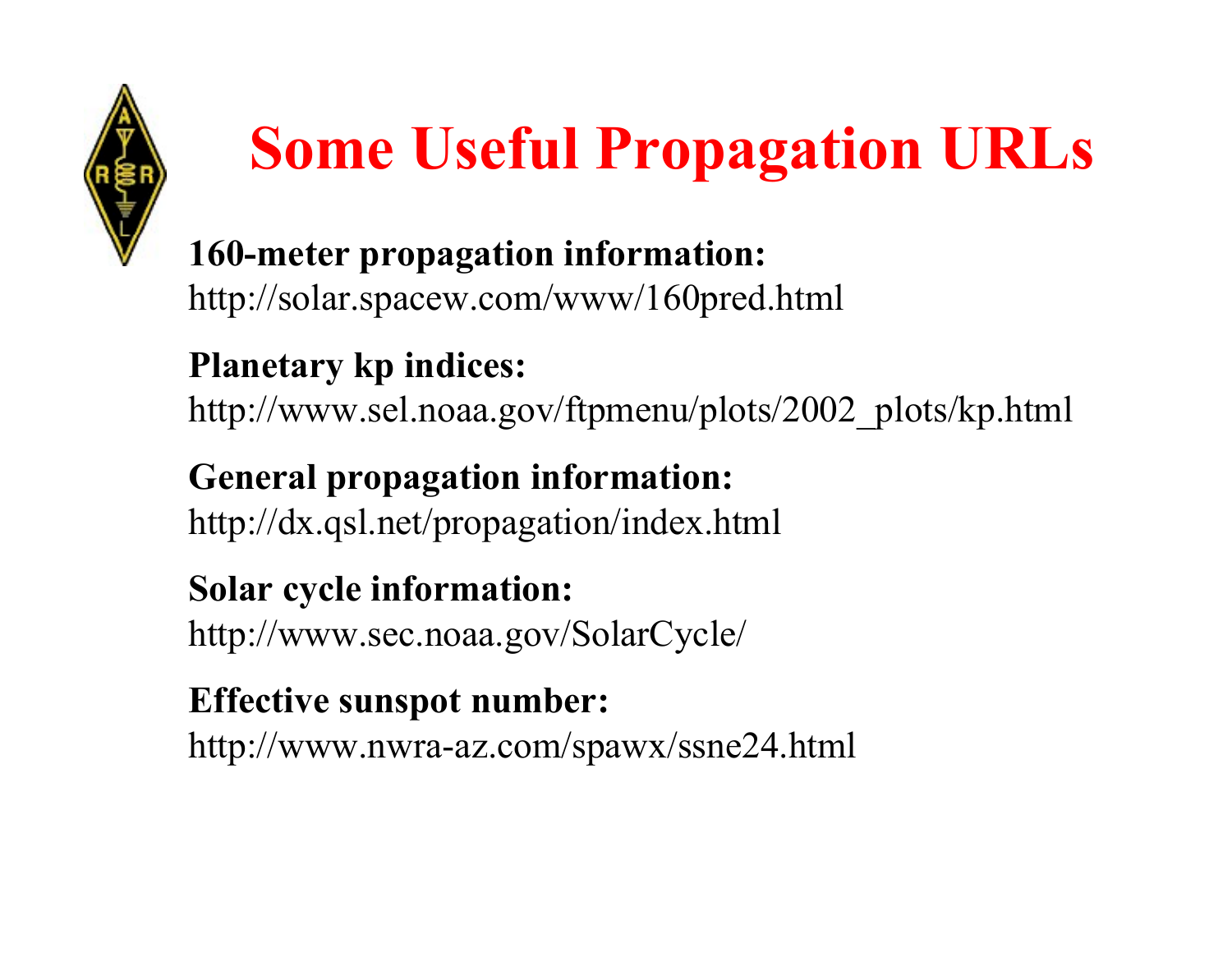#### **160-meter propagation information:**

http://solar.spacew.com/www/160pred.html

160 Meter Radio Propagation Prediction Table for

Middle and High Latitude Northern Hemisphere Circuits

|              | Alska  w.can  c.can  e.can  w.us  c.us                       |                                      |           |                                 | le .us | lsw.us  sc.us  se.us  Mex.                                          |  |      |                                                         | U.K.           |                            |                |                  | Spain  Frnce  c.eur  se.eur  Mos.  Israel  Jap. |           |                     |      |
|--------------|--------------------------------------------------------------|--------------------------------------|-----------|---------------------------------|--------|---------------------------------------------------------------------|--|------|---------------------------------------------------------|----------------|----------------------------|----------------|------------------|-------------------------------------------------|-----------|---------------------|------|
| Alska        | Good                                                         | Poor Poor Poor                       |           |                                 |        |                                                                     |  |      | Poor Poor Poor Poor Poor Poor Poor Alska Poor Poor Poor |                |                            |                | <b>Poor Poor</b> |                                                 | Poor.     | Poor Poor           |      |
| <b>w.can</b> | Poor Good Good Poor Good Good Poor Good Good Good Good w.can |                                      |           |                                 |        |                                                                     |  |      |                                                         |                | Poor Poor Poor             |                | Poor.            | Poor.                                           | Poor      | Poor Poor           |      |
| c.can        | Poor                                                         |                                      |           |                                 |        |                                                                     |  |      |                                                         |                | Poor Poor Poor             |                | Poor             | Poor                                            | Poor.     | $Proof$             | Poor |
| e.can        |                                                              |                                      |           |                                 |        | <b>Poor Poor Good Poor Good Good Good Good Good Good Good e.can</b> |  |      |                                                         |                | Poor Poor Poor Poor Poor   |                |                  |                                                 | l Poor    | Poor.               | Poor |
| w.us         | Poor                                                         |                                      |           |                                 |        |                                                                     |  |      |                                                         |                |                            |                |                  | Poor Poor Poor Poor Poor Poor Poor              |           |                     | Good |
| c.us         | Poor:                                                        |                                      |           |                                 |        |                                                                     |  |      |                                                         | Poor           | <b>Poor Poor Poor Poor</b> |                |                  |                                                 | Poor Poor |                     | Poor |
| e.us         | Poor                                                         |                                      |           |                                 |        |                                                                     |  |      |                                                         | Fair           | Good Fair                  |                | $\mathbf{F}$ air | Fair                                            | Poor      | IFair               | Poor |
| SW.US        | Poor                                                         |                                      |           |                                 |        |                                                                     |  |      |                                                         | Poor.          | Good Poor                  |                | Poor Poor        |                                                 | Poor      | Poor.               | Good |
| sc.us        | Poor                                                         |                                      |           |                                 |        |                                                                     |  |      |                                                         | Poor           | Good Poor Poor Poor        |                |                  |                                                 | Poor.     | Poor.               | Good |
| se.us        | Poor                                                         |                                      |           |                                 |        |                                                                     |  |      |                                                         | $_{\rm{Fair}}$ |                            | Good Good Fair |                  | Fair                                            | Poor      | $\blacksquare$ Fair | Poor |
| Mex.         |                                                              |                                      |           |                                 |        |                                                                     |  |      |                                                         | Fair           | Good Good Fair             |                |                  | Fair                                            | Poor.     | $ $ Fair            | Good |
|              | Alska  w.can  c.can  e.can  w.us  c.us                       |                                      |           |                                 | e.us   | $\ $ sw.us $\ $ sc.us $\ $ se.us $\ $ Mex.                          |  |      |                                                         | U.K.           |                            |                |                  | Spain  Frnce  c.eur  se.eur  Mos.  Israel  Jap. |           |                     |      |
| U.K.         | Poor.                                                        | <b>Poor Poor Poor Poor Poor Fair</b> |           |                                 |        | Poor Poor Fair                                                      |  | Fair | UK.                                                     |                |                            |                |                  | Good Good Good Good Good Poor Good Poor         |           |                     |      |
| Spain        | Poor                                                         |                                      |           |                                 |        |                                                                     |  |      |                                                         |                |                            |                |                  |                                                 |           |                     |      |
| Frnce        | Poor                                                         | Poor Poor Poor Poor Poor Fair        |           |                                 |        |                                                                     |  |      | Poor Poor Good Good Frnce Good Good Good Good Good Good |                |                            |                |                  |                                                 |           | Good Good Good      |      |
|              | Poor.                                                        | <b>Poor Poor Poor Poor Poor Fair</b> |           |                                 |        | Poor Poor Fair                                                      |  | Fair | $ {\bf c}$ .eur                                         |                |                            |                |                  | Good Good Good Good Good                        |           | Good Good Good      |      |
| se .eur      | Poor                                                         | Poor                                 |           | <b>Poor Poor Poor Poor Fair</b> |        | Poor Poor Fair                                                      |  | Fair | se.eur Good Good Good Good Good Good                    |                |                            |                |                  |                                                 |           | Good Good Good      |      |
| Mos.         | Poor                                                         | Poor                                 | Poor Poor |                                 |        |                                                                     |  |      | <b>Poor Poor Poor Poor Poor Poor Poor Mos.</b>          |                |                            |                |                  | Poor Good Good Good Good                        |           | Good Good           | Good |
| Israel       | Poor                                                         | Poor                                 |           | <b>Poor Poor Poor Poor Fair</b> |        | Poor Poor Fair                                                      |  | Fair | <b>Israel</b> Good Good Good Good Good                  |                |                            |                |                  |                                                 |           | Good Good           | Good |
| Jар.         | Poor                                                         |                                      |           |                                 |        | Poor Poor Poor Good Poor Poor Good Good Poor Good Jap.              |  |      |                                                         |                |                            |                |                  | Poor Good Good Good Good Good Good Good         |           |                     |      |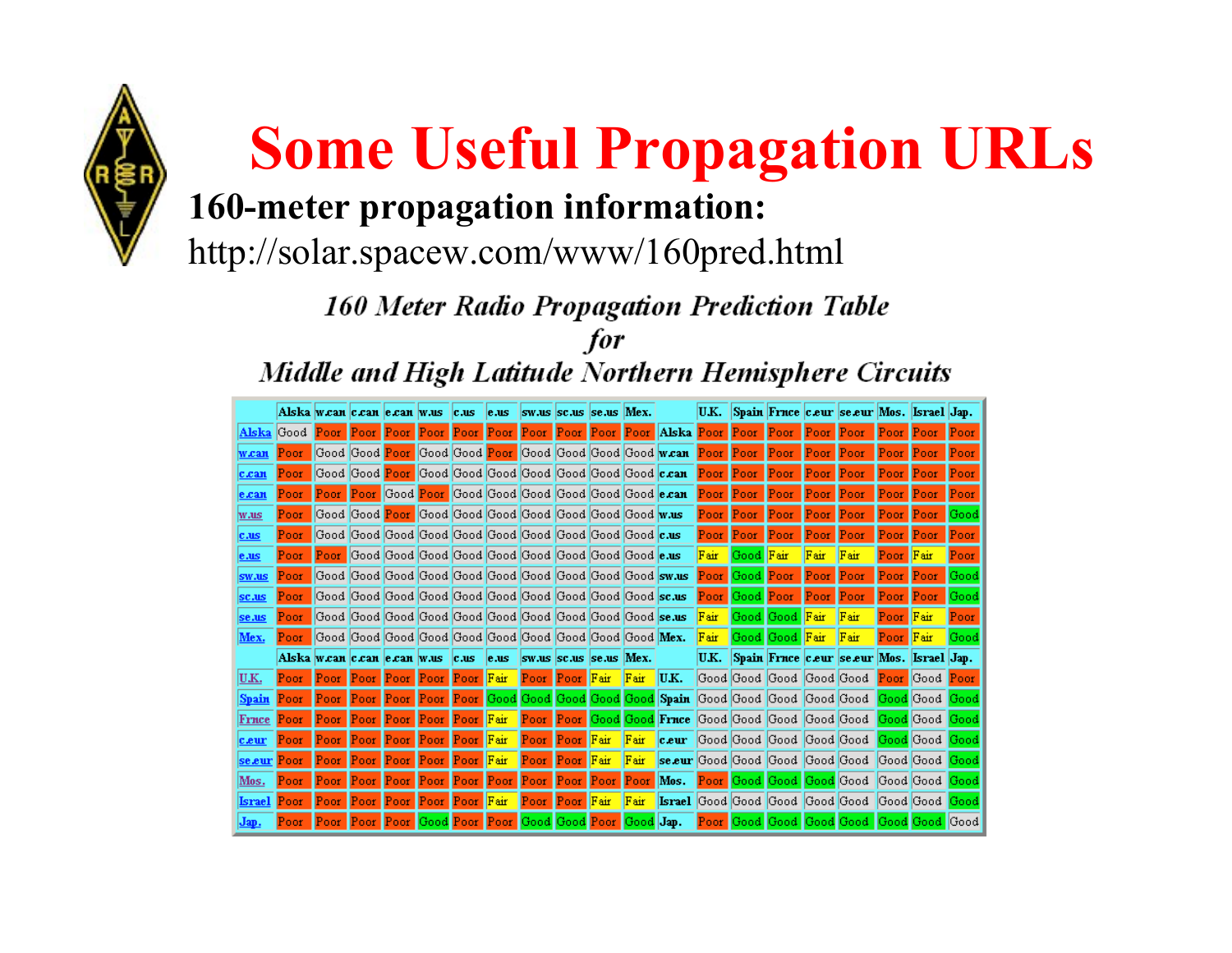#### **Planetary kp indices:**

http://www.sel.noaa.gov/ftpmenu/plots/2002\_plots/kp.html

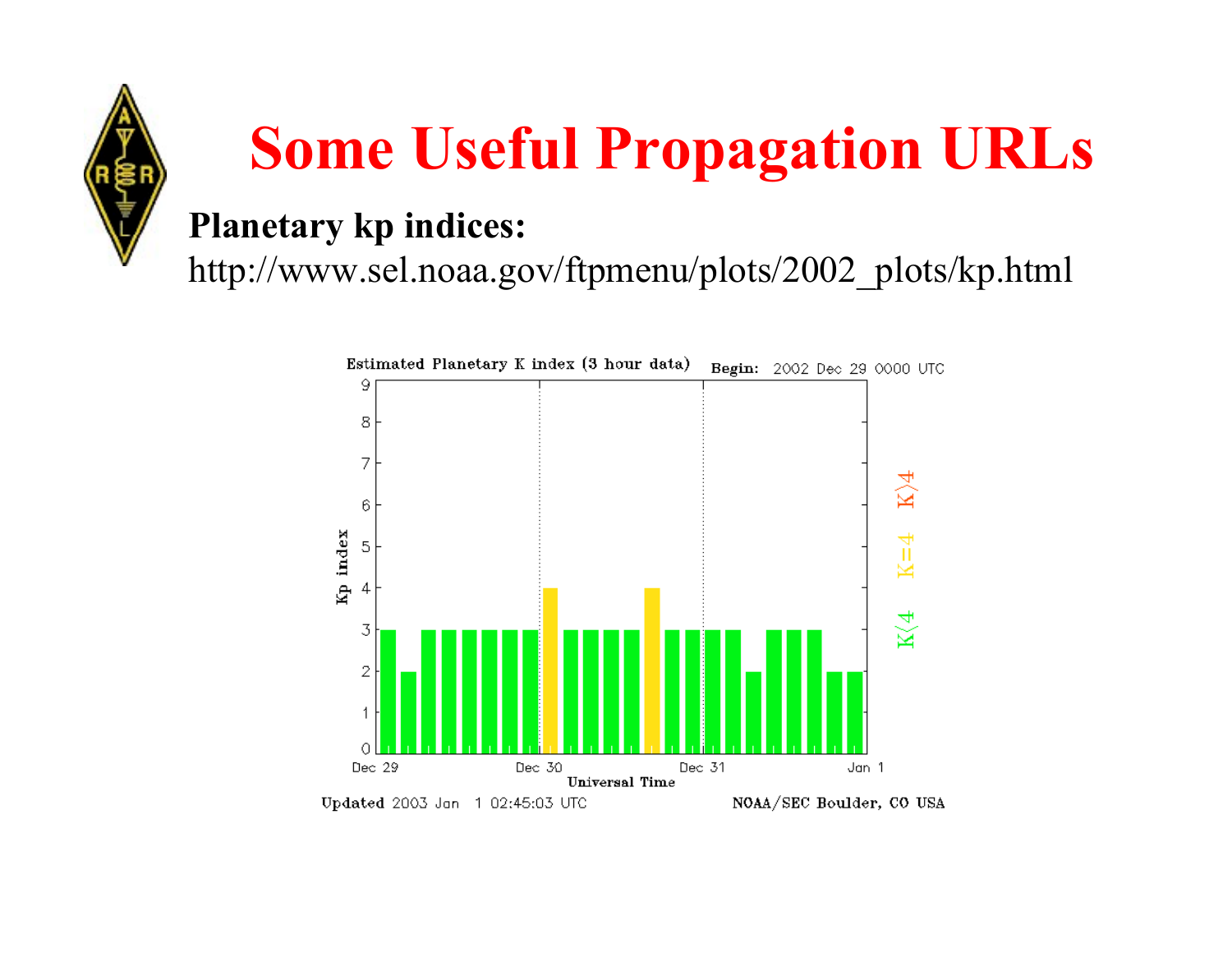

### **Solar cycle information:**

http://www.sec.noaa.gov/SolarCycle/